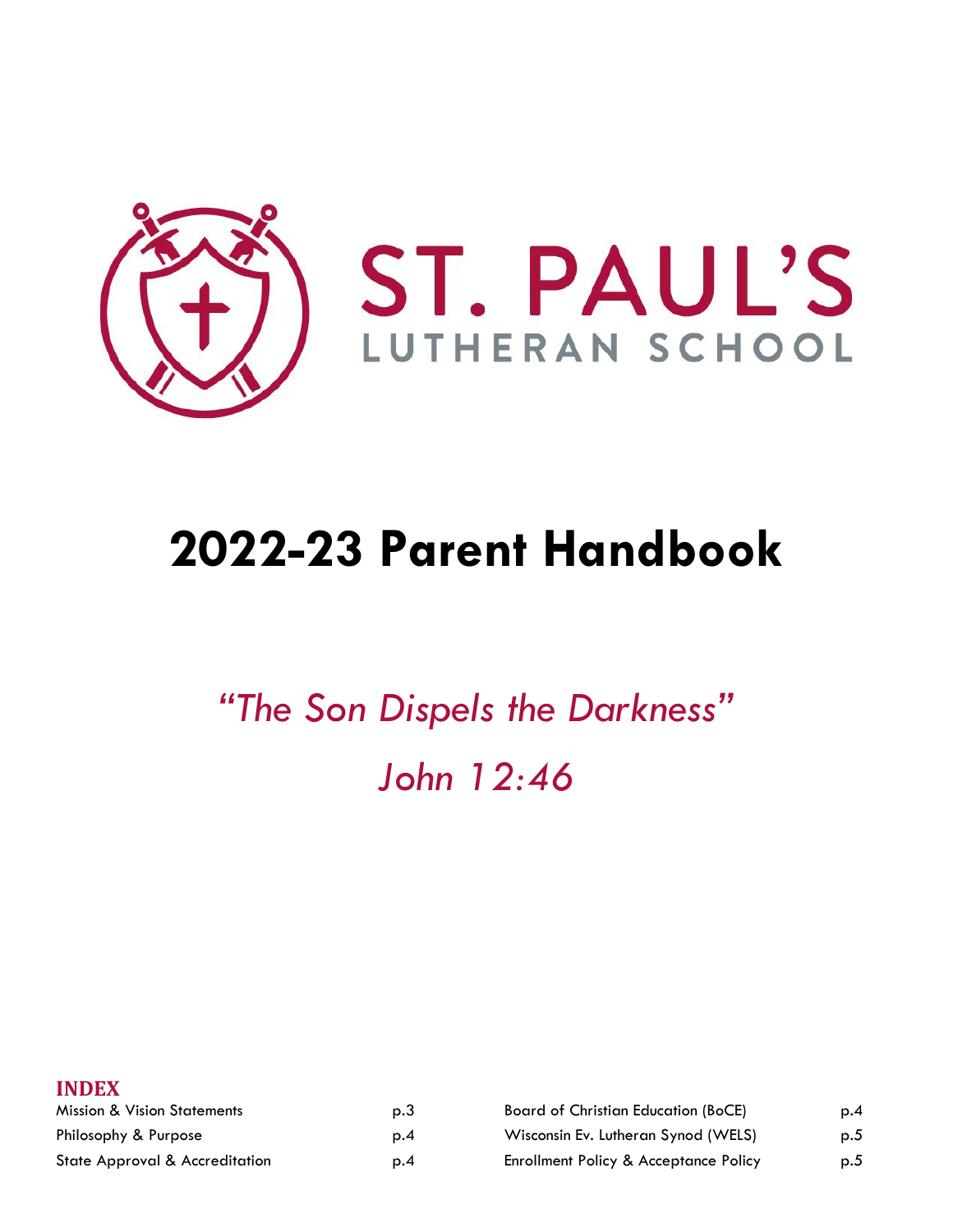| Non-Discriminatory Policy                      | p.5  | <b>School Closing</b>                       | p.17 |
|------------------------------------------------|------|---------------------------------------------|------|
| <b>Expectations</b>                            | p.6  | <b>Parental Rights</b>                      | p.17 |
| Cost of Education                              | p.6  | Rights of Custodial & Non-Custodial Parents | p.19 |
| <b>School Tuition Information</b>              | p.7  | Kindergarten Requirements                   | p.19 |
| <b>Financial Assistance</b>                    | p.7  | <b>Grade Scale</b>                          | p.20 |
| <b>Multi-Cultural Education</b>                | p.8  | <b>Student Assignment Notebooks</b>         | p.20 |
| <b>Parent-Teacher Cooperation</b>              | p.8  | Missing / Unfinished School Work            | p.20 |
| <b>Parent-Teacher Conferences</b>              | p.9  | Excessive Missing / Unfinished Work         | p.21 |
| Visitation                                     | p.9  | <b>Dress Code</b>                           | p.21 |
| Parent Support Group (PSG)                     | p.9  | Library                                     | p.22 |
| <b>Church Attendance</b>                       | p.9  | <b>Recess Policy</b>                        | p.22 |
| <b>Classroom Church Singing</b>                | p.10 | Telephone & Cell Phone Policies             | p.22 |
| <b>Learning Reports</b>                        | p.10 | <b>Technology Acceptable Use Policy</b>     | p.23 |
| <b>Illegal Substances &amp; Weapons Policy</b> | p.10 | <b>Safety Patrol</b>                        | p.25 |
| Gum & Music Devices                            | p.10 | Care of Property                            | p.25 |
| <b>School Nurse</b>                            | p.10 | Lunch Program                               | p.25 |
| <b>Health Policy</b>                           | p.11 | <b>Food Allergy Guidelines</b>              | p.26 |
| <b>Medication &amp; First Aid Policies</b>     | p.11 | <b>Education Assistance Program (EAP)</b>   | p.27 |
| <b>Wellness Policy</b>                         | p.11 | <b>PRAISE Choir</b>                         | p.27 |
| Curriculum                                     | p.12 | Insurance Policy                            | p.27 |
| Curriculum Review Cycle                        | p.13 | Sports                                      | p.27 |
| <b>School Newsletter</b>                       | p.13 | <b>Emergency Procedures</b>                 | p.28 |
| <b>Christian Discipline</b>                    | p.13 | <b>School Calendar</b>                      | p.28 |
| <b>Bullying &amp; Harassment Policy</b>        | p.14 | <b>Bible Information Class</b>              | p.28 |
| <b>Dismissal Procedure</b>                     | p.15 | Human Disaster Plan                         | p.28 |
| <b>Mission Offerings</b>                       | p.15 | <b>Pastoral Counseling</b>                  | p.29 |
| Daily Schedule, & School Security              | p.15 | Closing                                     | p.29 |
| <b>Attendance Policy</b>                       | p.16 | iPad Appendix                               | p.29 |

#### **MISSION STATEMENT**

St. Paul's Lutheran School exists to assist the congregation and community by partnering with parents in the Gospel growth of children – spiritually, academically, socially, emotionally, and physically – all through the life-saving Gospel of Jesus Christ.

This mission can be broken down further into these five components:

- the to nurture and educate the children in God's Word so that they have a firm foundation as Christian citizens who trust in their Savior, Jesus Christ, for their forgiveness and salvation. – 1 Timothy 3:15
- th to provide them with a core set of academic skills from which further academic success and productive Christian employment may flow. – 1 Corinthians 10:31
- the guide them in life-long Christian living by teaching them to make God-pleasing choices. Colossians 3:12
- ✞ to create in them a love for learning and especially loving to learn independently. Proverbs 28:20a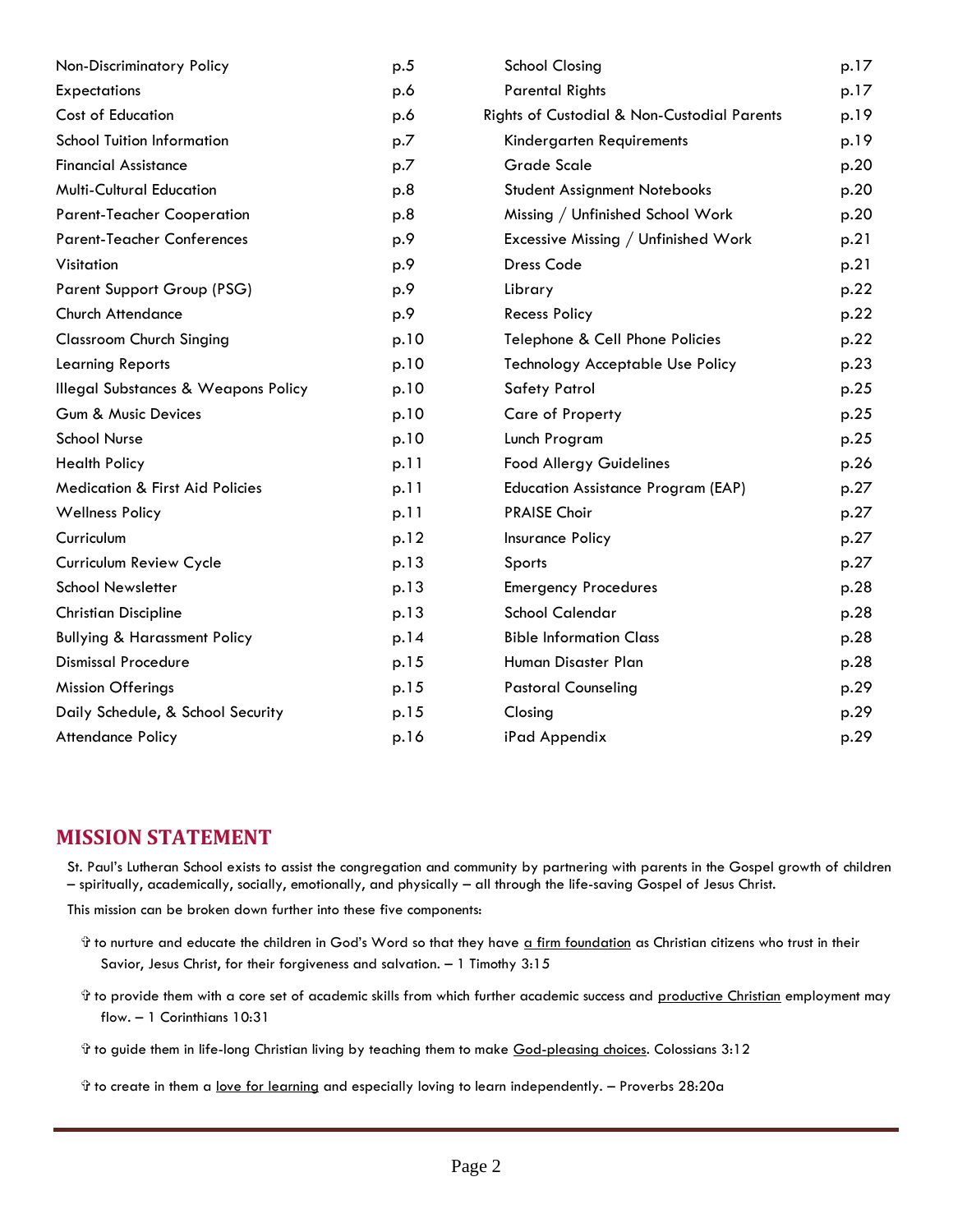✞ to prepare and encourage them as servant leaders to communicate this saving gospel to others. – Ephesians 6:7

#### **VISION STATEMENTS**

The following vision statements were approved by the Board of Christian Education on December 10, 2013, to guide the future ministry plans of our congregation's school.

- 1) We seek to help parents grow children up to be life-long, servant-minded disciples of Jesus Christ.
- 2) St. Paul's will provide to parents a modern high-expectations curriculum to enable our students to excel and grow spiritually, academically, socially, emotionally, and physically in preparation for their future lives of service to their Lord.
- 3) We believe that the God-given vision for St. Paul's Lutheran School is to be a strong leader in Gospel-centered Christian education serving our congregation and community.
- 4) Our congregation boldly commits to cover over half of the cost to educate every year to allow more and more parents the chance to have their children in our Lutheran school.
- 5) This high quality, affordable education will continue to be provided in a Christian family atmosphere, in a fully equipped facility, founded upon and guided by the Word of God.
- St. Paul's Lutheran School's vision also includes the following goals:
	- Enroll over 100 K-8 students every year
	- Maintain a staff to student ratio of 1:13 in K, 1:15 in 1-4, and 1:28 in 5-8
	- Annually enroll 40+ students in our Little Lambs Preschool
	- Annually review curriculum and programs
	- Have 1/2 of our WELS 8<sup>th</sup> grade graduates continue onto Nebraska Evangelical Lutheran High School (Waco, NE) or Luther Preparatory School (Watertown, WI).

St. Paul's Lutheran School is and will continue to be a school where thousands of children have and will come to learn more about their Savior's life, death, and resurrection for the forgiveness of sins and eternal life in heaven, while also learning the knowledge and skills needed for success in high school, college, and beyond

#### **PHILOSOPHY**

Standing in the light of God's forgiving grace through faith in Jesus, St. Paul's Evangelical Lutheran School exists as a ministry of St. Paul's Evangelical Lutheran Church in obedience to Christ's Great Commission to, "Go and make disciples of all nations…teaching them to obey everything I have commanded you" (Matthew 28:19-20)*.* God has given parents the primary responsibility of Christian training for their children, "Fathers do not exasperate your children; instead, bring them up in the training and instruction of the Lord" (Ephesians 6:4)

St. Paul's assists and equips parents in nurturing their children with the Gospel of Christ and in sharing the light of Christ's love with the world. An environment of academic excellence blessed by God exists for this purpose. The Word of God is the basis and guide for all learning and living that takes place here. This Christian training instructs children according to their spiritual, cognitive, physical, emotional, and social needs.

#### **PURPOSE**

St. Paul's Evangelical Lutheran School is maintained by St. Paul's congregation in order to assist parents in bringing up their children in the training and instruction of the Lord (Ephesians 6:4) and training them in the way in which they should go, so as they become older, they will not depart from it (Proverbs 22:6).

In order to develop these habits and attitudes, it is necessary that parents and teachers partner together in close cooperation with each other and with understanding of their common goal. May these children, under the blessing of God, grow up as fit citizens in this world and as heirs of eternal life in heaven through faith in Jesus Christ, their Savior.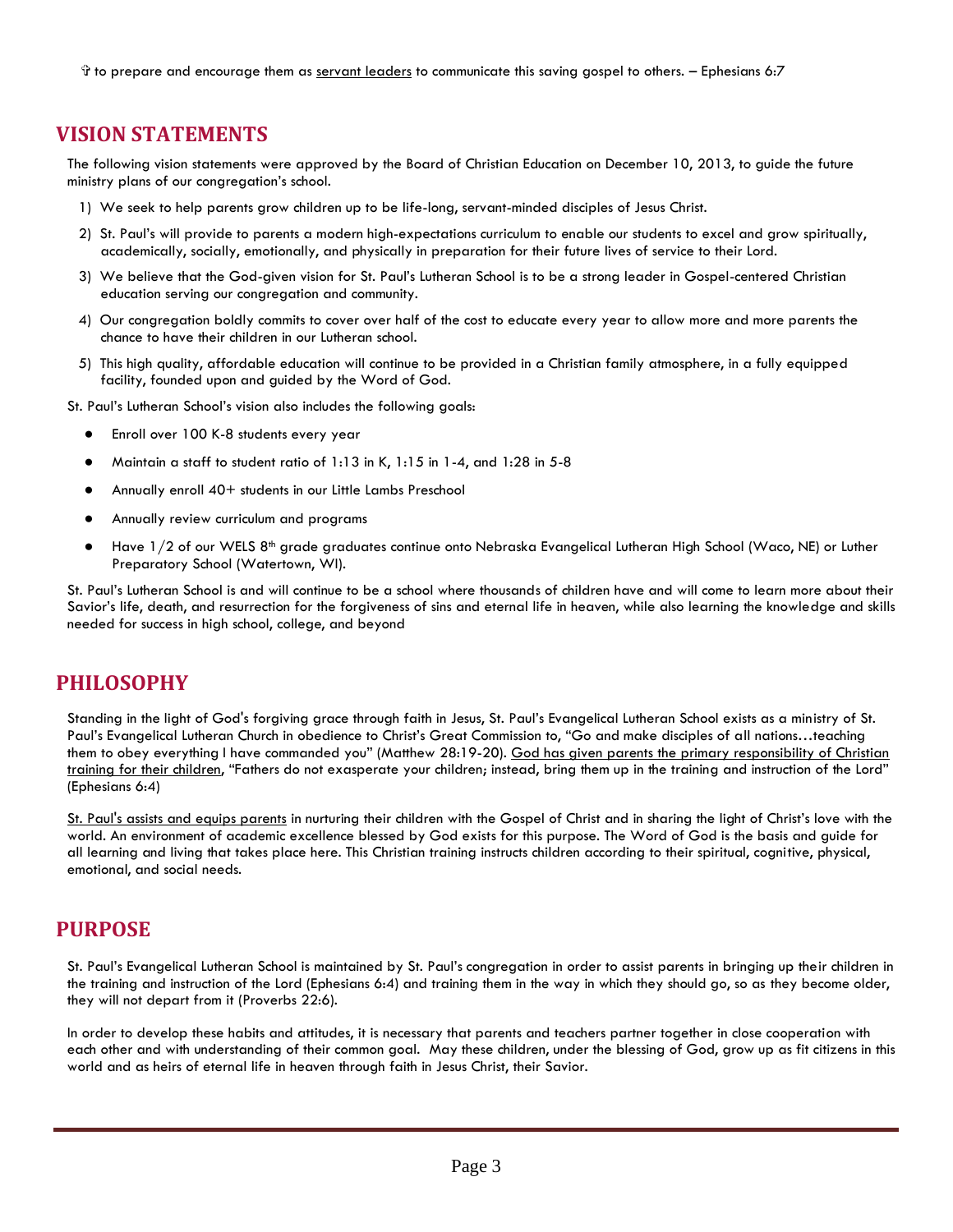# **STATE APPROVAL/ACCREDITATION**

St. Paul's Evangelical Lutheran School is a non-public State-approved elementary school. It *meets and exceeds* the standards of the Nebraska Department of Education. Our teachers are certified by the Wisconsin Evangelical Lutheran Synod as well as the Nebraska Department of Education.

Our school is accredited by the WELS School Accreditation process. Every five years, our school goes through an accreditation review, which leads to the development of an on-going plan for improvement.

# **BOARD OF CHRISTIAN EDUCATION**

St. Paul's Evangelical Lutheran School is under the supervision of the Board of Christian Education elected by the voting assembly of St. Paul's Lutheran Church. The purpose of the board is to ensure the education at St. Paul's is carried out in an effective manner in accordance with the principles of a Christ-centered education. The members of the Board are:

| <b>Pastor Paul Hirsch</b>                           | pahirschki@gmail.com       | (402) 649-9268   |
|-----------------------------------------------------|----------------------------|------------------|
| Mr. Aaron Markgraf - Principal                      | amarkaraf@stpls.com        | (920) 248-2223   |
| Mr. Scott Uecker - BoCE Chairman sjuecker@yahoo.com |                            | $(402)$ 750-1161 |
| Mr. Joe Myers - BoCE                                | myersi 15@yahoo.com        | (402) 841-8722   |
| Mr. Matt Bachman - BoCE                             | $m$ att $33@$ cableone.net | (402) 841-8272   |
| Mr. Matt Anderson - BoCE                            | myanderson79@outlook.com   | (402) 992-3265   |
| Mr. Brain Sloan - BoCE                              | sloans $2009@$ gmail.com   | (402) 699-9470   |

# **RELATIONSHIP WITH THE WISCONSIN EVANGELICAL LUTHERAN SYNOD (WELS)**

St. Paul's Ev. Lutheran Church is a member of the Wisconsin Evangelical Lutheran Synod. We receive blessings and are able to partner with multiple ministry opportunities through our WELS connections both at home in the US and around the world. Specifically, our school is able to utilize the Nebraska district and other synodical resources and services to achieve our mission.

## **ENROLLMENT POLICY**

The primary purpose of our Lutheran Elementary School is to assist families in providing a Christ-centered education for the children of our congregation and community.

Any child transferring from another school must obtain a report from his or her previous school indicating that he or she has satisfactorily completed the requirements of his or her grade level.

It is expected that all children entering our school provide the school with a copy of the child's birth certificate for the permanent records of the school.

## **ACCEPTANCE POLICY**

For students wishing to transfer from another school to St. Paul's, there are certain criteria which need to be addressed. They are as follows:

- ✞ St. Paul's Lutheran School is a Christ-centered school. All instruction of the curriculum centers on God's Word. This is to come first and foremost. Students are expected to put great care and effort into their work in religion classes.
- ✞ The Board of Education reserves the right to review the admittance of any students wishing to enroll.
- ✞ Any incoming students may be subject to grade-appropriate placement testing.
- ✞ We encourage all parents of non-WELS students take a basic Bible Information Class with our pastor. This is a great benefit to the family, and the parents get a better understanding of what their children are learning in school.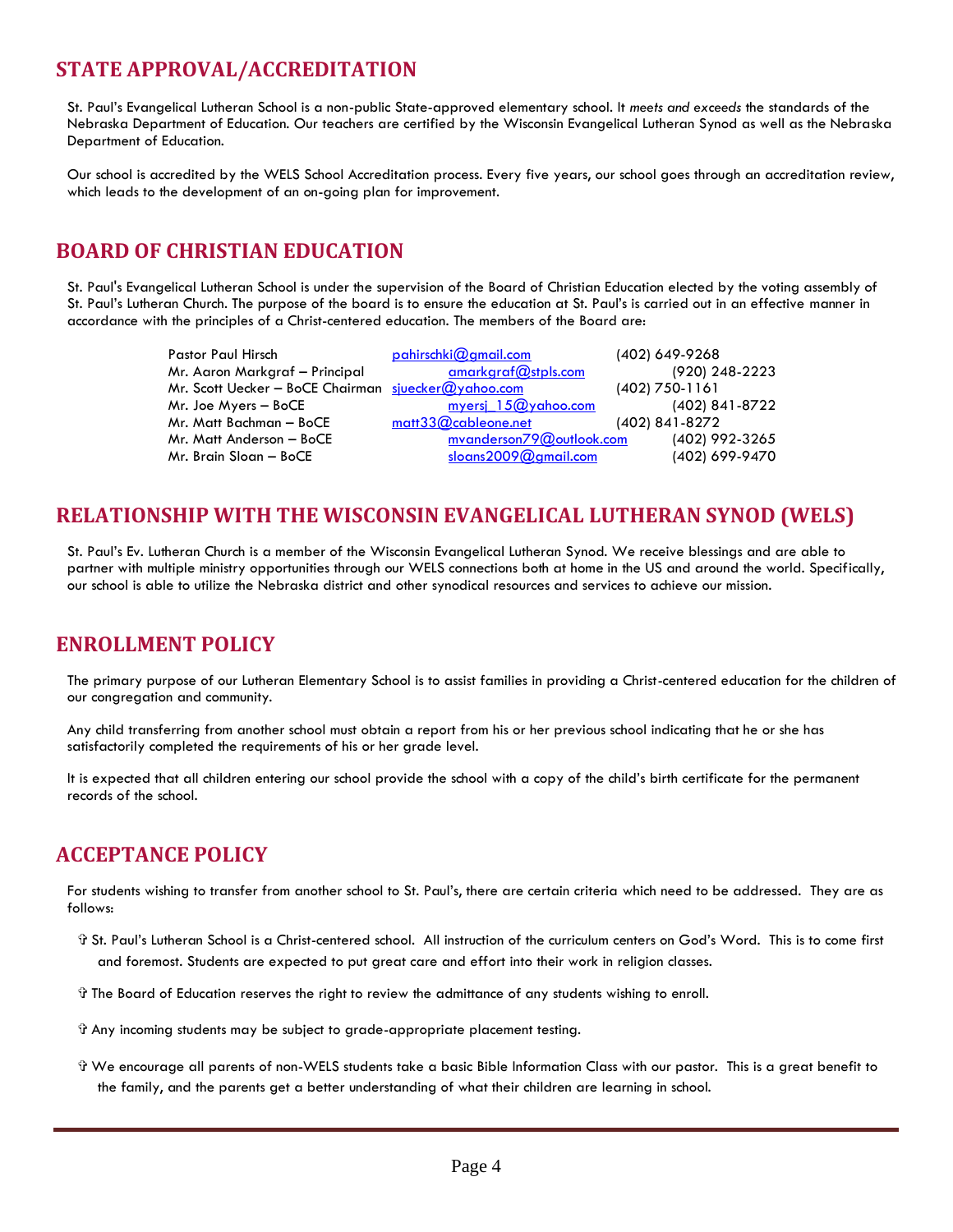✞ Transfer records must show that the student has met the academic standards for the grade level. This includes any teacher recommendations from the previous school.

These criteria are subject to change at the St. Paul's Board of Education's discretion, in consultation with the principal.

## **NON-DISCRIMINATORY POLICY**

St. Paul's Evangelical Lutheran School admits students of any race, color, national or ethnic origin to all the rights, privileges, programs, and activities generally accorded or made available to students at the school. It does not discriminate on the basis of race, color, national or ethnic origin in administration of its educational policies, admission policies or school administered programs.

#### **EXPECTATIONS**

#### *Parents and students can expect that St. Paul's Lutheran School faculty and staff will:*

- 1. Be prepared for the classes taught.
- 2. Have a servant attitude in their approach to ministry.
- 3. Carefully assess each child's individual abilities.
- 4. Encourage each student to work to his or her potential.
- 5. Have a willingness to assist students.
- 6. Be available at school for students and parents between 7:40 AM and 4:00 PM.
- 7. Speak well of St. Paul's Lutheran School students and their families.
- 8. Express the joy of carrying out the Gospel ministry at St. Paul's Lutheran School.
- 9. Pray for the students and families of St. Paul's Lutheran School.

#### *The St. Paul's Lutheran School faculty and staff expect that students will:*

- 1. Have a willingness to participate, cooperate, and learn.
- 2. Take responsibility for class assignments and projects.
- 3. Complete all assignments on time using one's God-given talents to their fullest.
- 4. Conduct themselves in a manner that demonstrates Christian love.
- 5. Go to the classroom teacher when there is a question or problem regarding class work.
- 6. Challenge themselves to succeed at the highest possible level.
- 7. Understand and reflect the joys and blessings of the Gospel ministry carried out at St. Paul's Lutheran School.
- 8. Pray for their parents and the St. Paul's staff.

#### *The St. Paul's Lutheran School faculty and staff expect that parents will:*

1. Encourage the growth of faith in your child through home devotions, discussions, and/or regular worship attendance at your home church.

- 2. Have your child at school and ready for the day by 8:05 AM bell.
- 3. Encourage your child to use his/her God-given talents to the best of his/her ability.
- 4. Regularly discuss school with your child & ensure that homework is finished.
- 5. Encourage your child to seek help from his/her teacher when questions or concerns arise.
- 6. Discuss your child's progress with his/her teachers.
- 7. Share with your child and others the blessings of Christian education.
- 8. Speak well of your child's teacher and the St. Paul's Lutheran School staff.
- 9. Pray for your child and staff at St. Paul's Lutheran School.

#### *When home, church, and school cooperate and partner under God's guidance, great things happen!*

## **COST OF EDUCATION**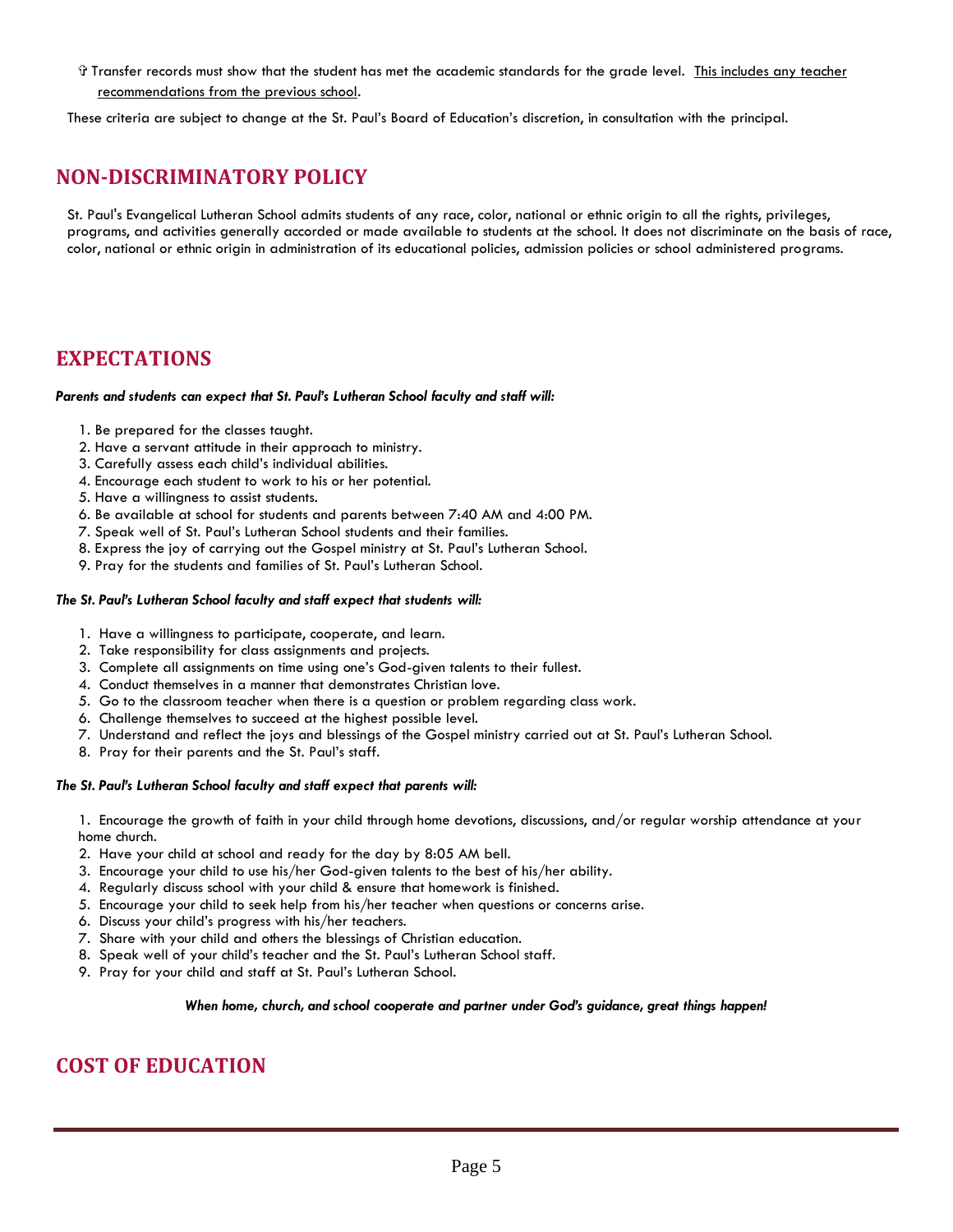The cost of maintaining and operating our school is approximately \$6,500 per child. The Board of Christian Education maintains a "50/50 philosophy" in order to cover this cost of ministry. The St. Paul's congregation annually budgets to support about 50% of the total operating cost. Our school families, through their school fees and worship offerings, support the other 50%. What a blessing it is to have a congregation so committed to all of our school families through their worship offerings to the Lord's work being done here at St. Paul's, to provide the children of our church and community with a Christ-centered education!

### **SCHOOL TUITION INFORMATION**

Our school ministry fees are paid monthly from September-June (10 months).

There are 2 methods of payment that need to be in place by the  $1$ <sup>st</sup> day of school: 1) pay all fees up front, or 2) enroll in FACTS, an automated checking withdrawal firm, which can be accessed through the school website.

FACTS allows two methods of withdrawal: 1) monthly or 2) semi-annual payments. Every year, FACTS charges a one-time fee of \$43 to pay monthly or a one-time fee of \$10 to pay twice a year. Both of these fees are withdrawn from your bank account in September.

Tuition for non-members of St. Paul's Lutheran Church is \$3165 *(\$316.50 per month)* for the first child and \$2730 *(\$273.30 per month)* for each subsequent child.

Tuition for members of St. Paul's Lutheran Church is a combination of worship offerings and payments through FACTS: \$2300 *(\$230 per month)* for the first child and \$1865 (*\$186.50 per month)* for each subsequent child.

\*\*\*St. Paul's church members are then expected to be regular in their worship attendance and to be regular in giving faithful worship offerings with a Spirit-led heart, in proportion to the financial gifts that God has blessed each family with. The Board of Christian Education encourages each family to participate in meeting the congregational worship offering goal of  $5^{+}\%$  of net income. Most likely, by supporting this congregational 5+% of net income worship offering goal, our member families enrolled at our school will be supporting about \$1000 per child discount in school fees, which member families receive for each child enrolled in our school. Supporting this congregational 5+% of net income worship offering goal supports the "50/50 guiding philosophy" of the Board of Christian Education, which is explained in the "Cost of Education" section above.

## **FINANCIAL ASSISTANCE**

Tuition assistance is available for families unable to meet any of the above fees and minimum monthly offerings. Assistance is available for both members and non-members of St. Paul's Lutheran Church. Assistance is provided at the discretion of the Board of Education. Appropriations of financial assistance are dependent upon the available funds in the treasury and the number of families for whom assistance is approved.

To apply, please follow the school link on our congregation's website ([www.stpls.com\)](http://www.stpls.com/). Here you will find a link to the FACTS website where a tuition assistance application is filled out. This data is then used by FACTS and the Board of Christian Education to determine the amount of assistance to be given. Contact the principal with any questions.

**Applications for assistance are due in early May. Visit our website for more details**.

## **MULTI-CULTURAL EDUCATION**

St. Paul's Evangelical Lutheran School will teach as Scripture teaches concerning different racial, ethnic, language, and cultural groups. The value of all souls is exactly the same. God tells us "there is neither Jew nor Greek . . . for all are one in Christ Jesus." (Gal. 3:28)

Furthermore, the United States of America is a nation of individuals who have roots throughout the world. An appropriate knowledge of these facts, along with development of respect for the dignity of all people are among the goals of education in a free society and in our Christian school. Our objectives are:

- 1) To use materials that recognize Jesus died for all people and He wants all to come to faith in Him.
- 2) To select materials and methods that will eliminate bias and stereotype in our schools.
- 3) To guard against grouping of students in any way reflecting racial, ethnic, language or cultural bias.
- 4) To teach the 10 Commandments such as: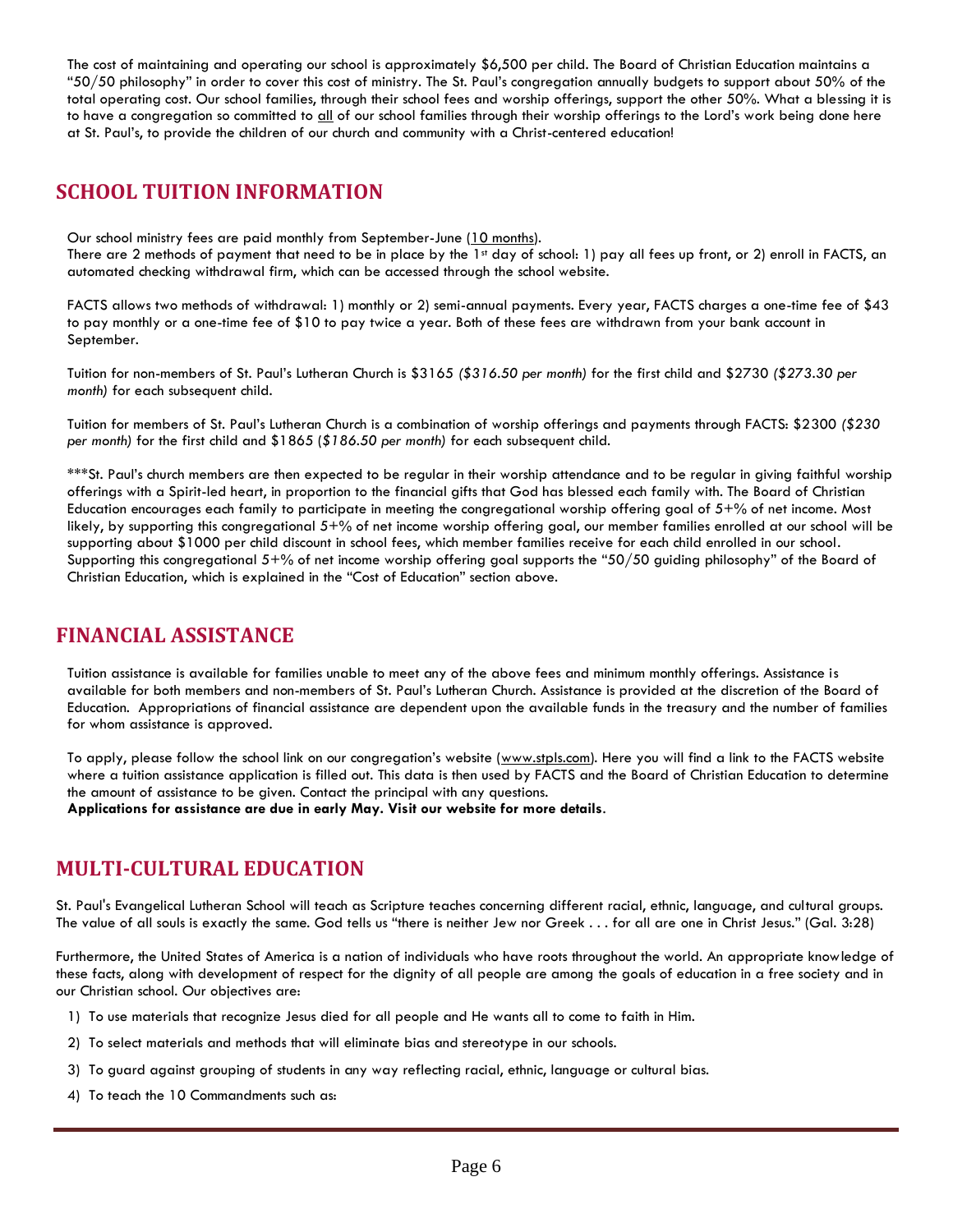✞ helping and befriending all people (5th Commandment); and

✞ defending and speaking well of others regardless of race or nationality (8th Commandment).

5) To encourage all students to see themselves as redeemed children of God and encourage them all to grow into a closer relationship with their Savior.

### **PARENT TEACHER COOPERATION**

Parents are encouraged to help their children and the school by:

- ✞ using God's Word at home and in their lives, attending church and other opportunities for spiritual growth (i.e., Family Bible Study), and conducting family prayers or devotions.
- ✞ speaking to the teacher or party involved directly if/when issues arise at school.
- ✞ taking an active interest in the child's school activities and schoolwork.
- ✞ seeing to regular and prompt school attendance, sufficient hours of sleep, well balanced meals, clean attire, and proper clothing for the weather.
- ✞ recognizing called teachers as special gifts of God to His church by:
	- a. …receiving them as servants of Jesus Christ for our children.
	- b. …according them the honor and love which we owe them as servants of Christ.
	- c. …supporting their work among us with our prayers and personal assistance.
	- d. …aiding them in maintaining Christian discipline.

In the following three categories, active parental involvement is greatly appreciated: 1) spiritual training of the children, 2) assistance with daily homework, and 3) putting on school activities. Our school will thrive when everyone is active in these three categories!

#### **PARENT-TEACHER CONFERENCES**

In an effort to assist parents in the Lord's command to educate children in God's Word, St. Paul's holds two formal opportunities to discuss your child's progress in school. Parents are expected to attend the first quarter conference. Parents of students in the pastor's confirmation class may also meet with him upon request. Third and fourth quarter conferences are held upon request by either parents or teachers.

#### **VISITATIONS**

All parents are welcome and encouraged to visit the school at any time. We encourage parents to set the goal of visiting school at least one hour per year (outside of weekly chapels and other special invitations to attend classroom events). Teachers appreciate a call beforehand so materials (chair, schedule, texts) can be provided. However, an open-door policy is always in place. Out of courtesy, if a parent wishes to meet with a teacher about a specific topic, please arrange a meeting before or after school.

Volunteers present during the normal school day are asked to keep in mind the atmosphere for education and act accordingly to help keep interruptions at a minimum. Cooperation in the education of all students is appreciated.

#### **PARENT CONNECTION**

Parent Connection is a group of school parents that typically meets once a month to support the students, families, and workers of the school in many different ways: promoting effective education at school and home, being an avenue for communication, promoting positive attitudes in the best interests of St. Paul's students, creating school community opportunities, and raising funds for special projects. If you are interested in joining, please contact the principal.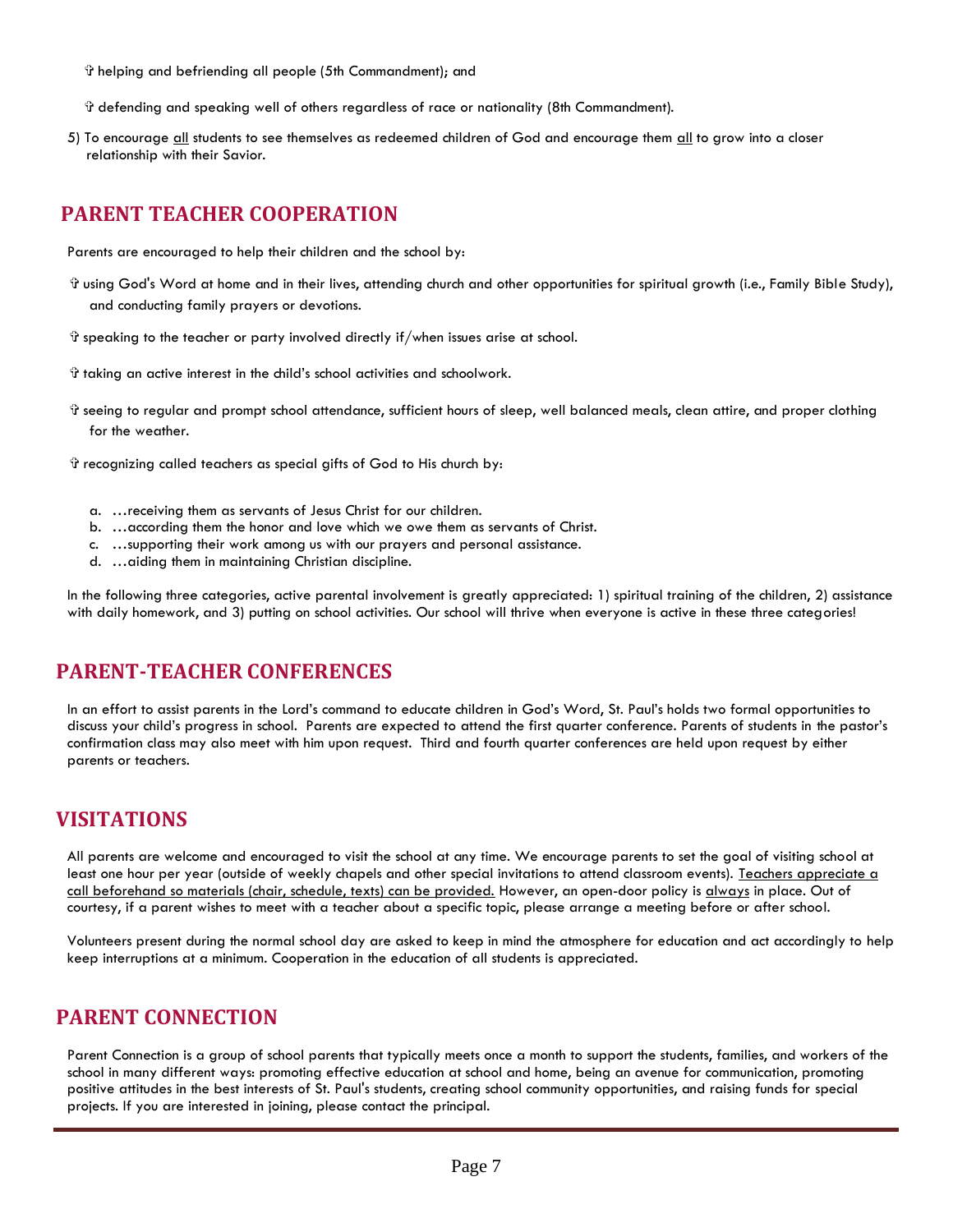# **CHURCH ATTENDANCE**

Our God wants His people in worship regularly to hear His Word and grow closer to Him. Church attendance is an important part of the Christian's sanctified life, and the child of God needs to be taught and trained by word and example of its importance to spiritual growth and enlightenment. We recognize that it is only through hearing God's Word that we are able to grow in the grace and knowledge of our Lord Jesus Christ: "Faith comes from hearing the message, and the message is heard through the word of Christ" (Romans 10:17). The Christian so fears and loves God that he does not despise preaching and His word, but rather, he regards it as holy and gladly hears and learns it.

Since it is a goal of our school to assist parents in carrying out the divine command to bring up their children in the "training and instruction of the Lord," the school will do all within its realm to encourage faithful church attendance among its students. Therefore, we encourage you to seek regular worship opportunities for your family. If you do not have a church home, we welcome you to visit St. Paul's!

One of the ways we encourage this is by keeping a record of each child's church attendance for each quarter of the school year. We pray that this reminder on each report card will be a reminder to families of the importance of regular worship!

# **CLASSROOM CHURCH SINGING**

Singing in church is a wonderful opportunity for our students to witness their faith to the members of St. Paul's. In turn, our congregation is encouraged by the faith of our young people! A calendar of all church singing opportunities will be distributed at the beginning of the school year.

Students who are members of St. Paul's are expected to attend each of the services in which they are scheduled to sing. Students who attend another church regularly are still encouraged to attend, but we do not want you to feel like you are being pulled from your church home! Please speak with your classroom teacher if this is an issue.

All students are expected to attend special services like the Children's Christmas Service and the graduation service.

#### **LEARNING REPORTS**

A mid-quarter report will be issued for grades 3-8 following the first half of each quarter. Report cards will be sent home four times per school year. The calendar or newsletter will list dates on which reports will be sent home with students.

Our school participates in standardized testing using MAP (Measures of Academic Progress) through Northwest Evaluation Association (NWEA). For more information, access [www.nwea.org](http://www.nwea.org/). The results of these tests are used by the child's teacher for curriculum & instruction of the individual child. It is also used by the principal for general school curriculum evaluation & planning. When test data results are received, parents will receive a summary of the results.

Accurate records of these tests are kept in the school office. Test results are also included in the child's cumulative record file.

## **ILLEGAL SUBSTANCES & WEAPONS POLICY**

Any student in possession of alcohol, tobacco products, vaping products, look-alikes, inhalants, illegal drugs, synthetic drugs, drug paraphernalia, or non-prescribed controlled substances will be referred to the Board of Christian Education for review. St. Paul's Lutheran School also prohibits the possession of any weapons on school property, or at any school-sponsored activity. A weapon shall include, but is not limited to any knife, cutting instrument, firearm, or other instrument capable of inflicting serious bodily harm. Students who violate this policy will be referred to the Board of Christian Education for review.

## **GUM & MUSIC DEVICES**

For reasons of cleanliness gum chewing is not allowed. iPods, MP3 players, or any other musical listening device should also be kept in the student's book bag until off school grounds.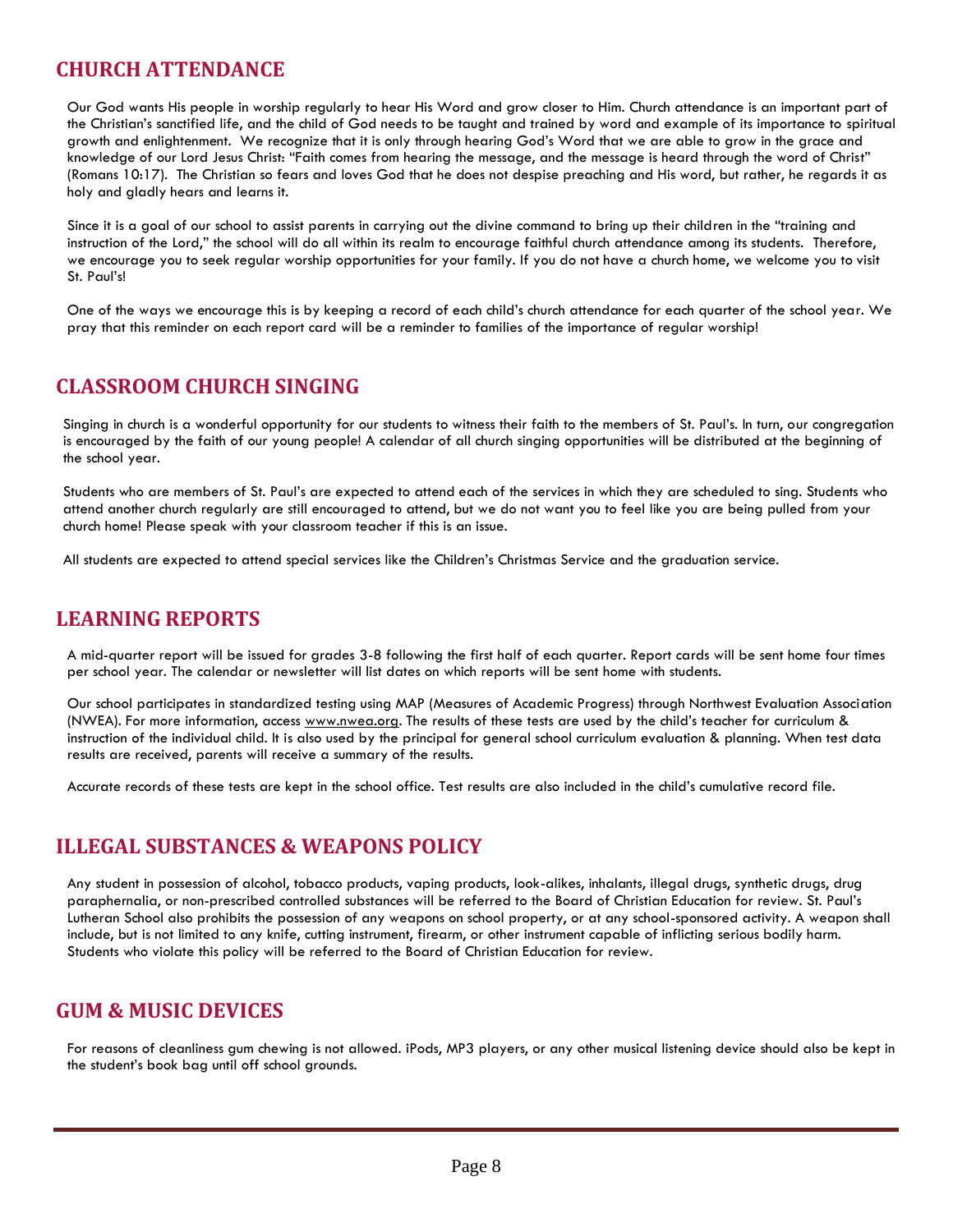### **SCHOOL NURSE**

St. Paul's Lutheran School has a school nurse who serves as a resource to St. Paul's Lutheran School. Services include the annual health screening and also assistance with health situations. Parents may use this resource for advice concerning medical/health related issues. Contact the principal for more details.

## **HEALTH POLICY**

Kindergartners and all transfer students are required to give St. Paul's a copy of their birth certificate.

**Immunizations:** By state law, all students are required to have on their record at the school they attend, a list of their immunizations. Any child who does not have this list, or a signed waiver from the immunization for a health or religious reason, cannot be permitted to attend any school in the State of Nebraska. We require these records before the first day of school.

**Physical Examinations:** Those students entering kindergarten and seventh grade are required to have a physical examination and the required vaccinations. Students transferring to St. Paul's from another school must have a current physical examination. Examination forms are available at the school office. Your doctor's office will also have these forms. The forms should be completed and returned to school before the first day of school.

**Communicable Diseases:** The local health department requires that a written permit for re-admission be obtained from your family doctor before a child returns to school after having one of the following diseases: chicken pox, German measles (rubella), infectious hepatitis, flu symptoms, whooping cough, measles, mumps, impetigo, scabies, ringworm, lice, or pinkeye. If you have any questions, please contact your family doctor.

## **MEDICATION & FIRST AID**

St. Paul's does not purchase, prescribe or provide any medication (including aspirin or cough medicine/cough drops) to any student.

Parents are requested to give medication at home whenever possible. If it becomes necessary to administer medication to students during school hours, the following regulations will be observed:

- 1) Prescription medication to be administered must be prescribed by a licensed medical professional. The school may contact the professional as necessary.
- 2) Medication to be administered by school personnel must be provided in the prescription container with the prescription attached. Medication improperly packaged or labeled will not be administered.
- 3) Parents or guardians must provide the information requested on the medical form and sign the form, granting the school permission to administer the medication. A signed and dated permission statement to the classroom teacher requesting that their children be given prescribed medications during the school hours.
- 4) Any over the counter medication needs to come to school with a note filled out by the parents, signed, and dated requesting that their children be given the medications during the school hours. The dosage and times for student consumption should be written on the note.

## **WELLNESS POLICY**

St. Paul's Lutheran School is committed to providing a school environment that enhances learning and the development of lifelong wellness. St. Paul's Lutheran School is committed to providing a school environment that promotes and protects children's health, wellbeing, and ability to learn by supporting healthy eating and physical activity.

#### **Goals for Nutrition Education**

- The health curriculum will include information on good nutrition and healthy living habits.
- Teachers will incorporate information on nutrition and wellness into the classroom curriculum as appropriate.
- After school activities, including athletics, will be available for students to participate.

#### **Goals for Physical Activity**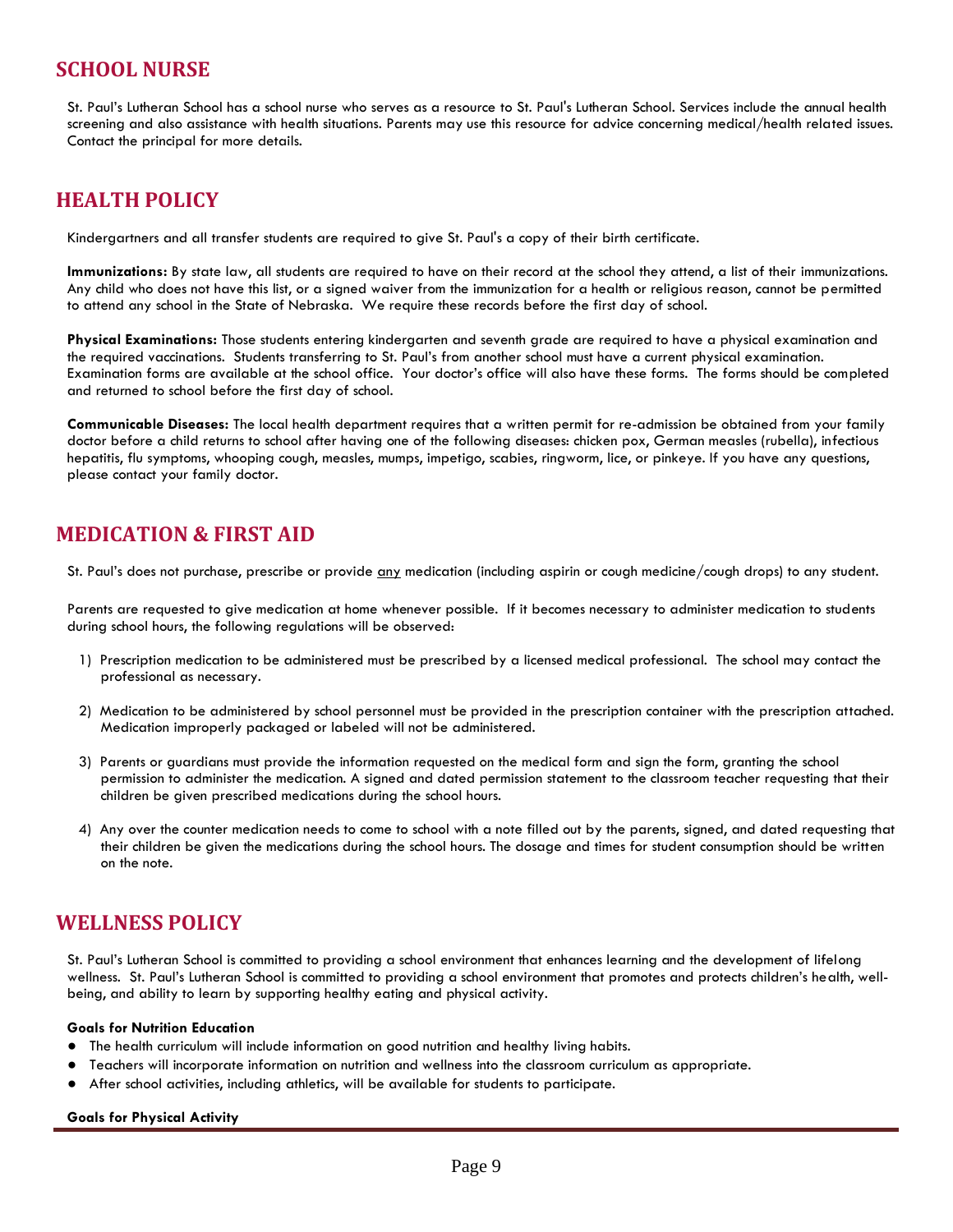- The physical education curriculum shall include instruction on physical activity and habits for healthy living.
- Students will be encouraged to engage in physical activities throughout the school day.
- The school encourages parents to support their children's participation in physical activity, to be physically active role models, and to include physical activity in family events.

#### **Goals for Other School-Based Activities Designated to Promote Student Wellness**

- Students will be provided sufficient time in which to eat school-provided meals.
- The school's eating area will be attractive and well-lit.

#### **Nutrition Guidelines**

- Food providers will take measures to ensure that student access to foods and beverages meet federal, state and local laws and guidelines.
- Food providers will offer students a variety of age-appropriate healthy food and beverage selections.

#### **Free and Reduced Lunch**

St. Paul's will follow the quidelines set forth by the USDA while providing free and reduced meals for students.

#### **Measurement of School Wellness Policy**

- The school's administrator will be given the duty of ensuring that the requirements of this policy are fulfilled.
- The school's Board of Education will review this policy, suggest possible revisions, and submit suggestions to the administrator prior to the March board meeting each year.

# **CURRICULUM**

A school curriculum consists of the sum total of any experiences which come to the child through the school. Our curriculum provides for the spiritual, academic, social, emotional, and physical needs of every child. As a Christian school, the teachings of the Bible are the foundation of our instruction and activities. Whether we are in worship activities, religion classes, or any classes during the school day, teachers integrate the teaching of the Bible into daily instruction.

The course of study for the State of Nebraska and the course of study for the Lutheran Elementary Schools of the Wisconsin Synod serve as guides for the goals, methods, and contents of our instruction. Our curriculum includes:

Religion: Bible History, Bible Study, Catechism, Wisconsin Lutheran Synod History, Hymnology, Memory Work

Language Arts: Reading, Composition (Writing), Spelling, Language, Handwriting, Phonics,

Social Studies: Geography, Community Studies, History, Government, Nebraska History

Mathematics: General Math, Pre-Algebra, Algebra

Science: General, Life, Physical, Earth

Fine Arts: Music, Art, Singing, Acting

Physical Education: Health & Fitness

Technology: Keyboarding, Research & Editing, Excel, Word Processing, Presentation Design

# **CURRICULUM REVIEW CYCLE (WELSSA Standard 11.13)**

The following cycle is used to review the kindergarten through  $8<sup>th</sup>$  grade curriculum, that is, which subject(s) will be reviewed each year. This cycle includes reviewing and replacing instructional materials (all materials such as textbooks, software, ancillaries, manipulatives, etc.).

Christ Light & Science ('22-'23) – Social Studies ('23-'24) – Math ('24-'25) – Language Arts ('25-'26) – Reading ('26-'27) – PE/Health/Art/Technology ('27-'28)

The school includes in its curriculum state mandated programs unless they conflict with the Bible. (WELSSA Standard 11.14)

## **SCHOOL NEWSLETTER**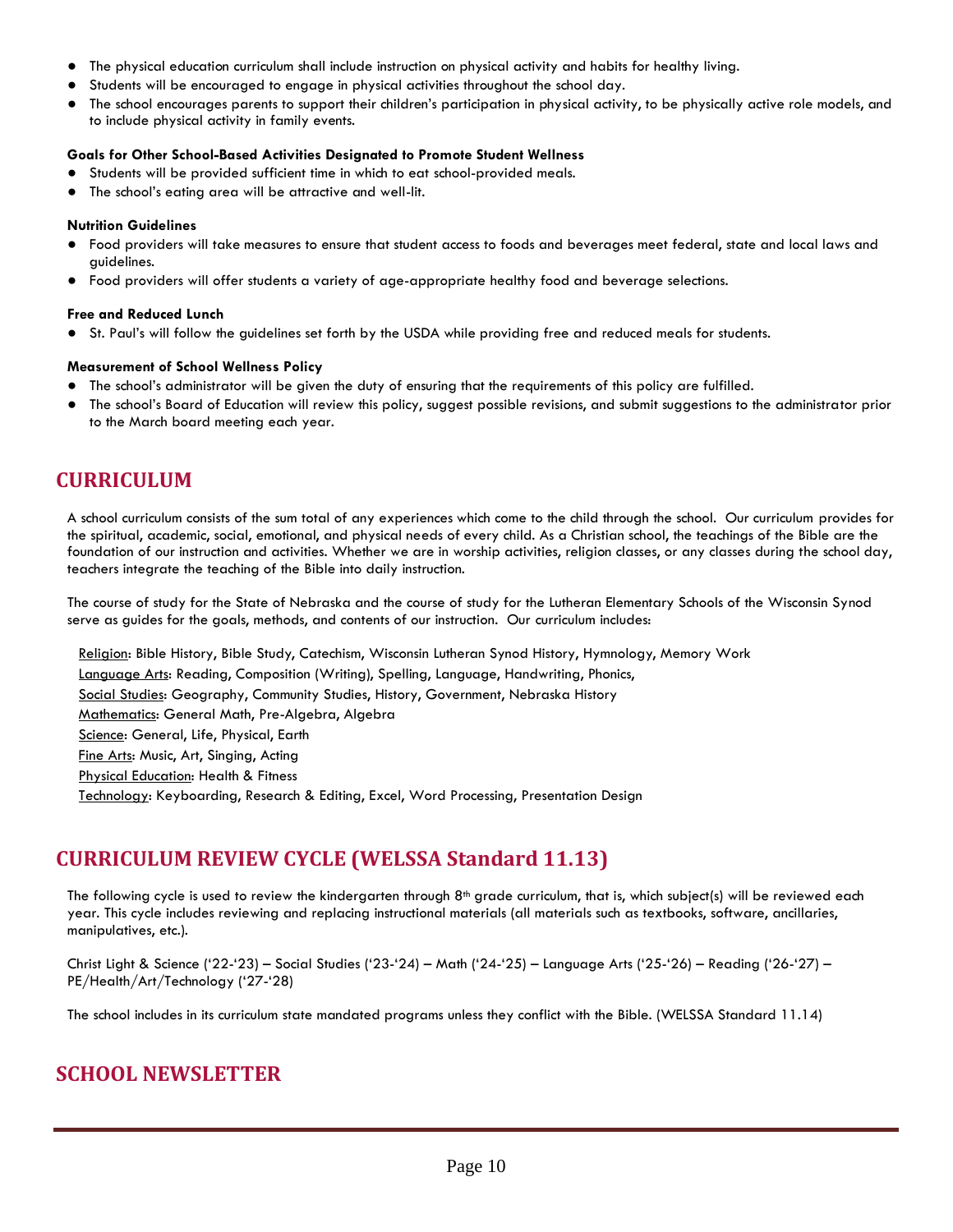The "School Newsletter" will be sent home as a hard copy or via email upon request by a parent. The newsletter will be sent the first day of a week. Its purpose is to keep parents up-to-date concerning school activities in an orderly, concise, and consistent way. Please be faithful in reading this letter to remain informed. The newsletter is available at the St. Paul's web site, [www.stpls.com.](http://www.stpls.com/)

## **CHRISTIAN DISCIPLINE**

In our school, in which the Word of God is the foundation and guide for all our activities, it is self-evident that the children reflect the faith of their hearts in their general behavior and attitudes. However, we are all sinful – students and teachers alike. This means that we are incapable of living up to God's commands for us, and we sin. These sins must be curbed and corrected according to God's Law. At the same time, we rejoice in the forgiveness that God offers to repentant sinners! It is a joy and privilege that our teachers have to offer this forgiveness to students by the grace of God.

We have appreciated the encouraging cooperation and help which we have received in the past from parents in these matters. We would ask that all parents continue to impress upon their children the importance of proper, Christian behavior and diligent application to work.

In order to maintain orderliness in our school, there are times that we need to practice discipline. We firmly believe that discipline starts in the home and we are here to assist the parents in disciplining their children when necessary. We pray that God would grant parents and teachers alike the wisdom to "...bring them up in the training and instruction of the Lord" (Ephesians 6:4). The following are the guidelines we will follow:

- 1) Each teacher sets their own classroom standards, rules, guidelines, and consequences. Initially, each teacher is responsible for their own discipline. Discipline will always be used lovingly and fairly to the best of the teacher's ability. If punishment is required, it will fit the offense.
- 2) If misbehavior persists following discipline from the classroom teacher, the student will be sent to speak with the principal and the incident will be recorded on Gradelink. The principal will speak with the student regarding the misbehavior and allow the student to return to the classroom. Parents will be notified that a meeting was held between the student and the principal. Should a child be sent back to the principal following the initial conversation, the student will be suspended from school for the remainder of the school day or the next school day, based on the time of day the second visit occurs.
- 3) If a student is sent to the principal four times in a quarter (or six in a semester, or eight in a year), a meeting will take place in which a behavior probation plan will be discussed and signed by the student, parents, teacher, and principal. This plan will lay out clear behavioral improvement benchmarks for the student to reach.
- 4) If the benchmarks are not met in the behavior probation plan, the student's enrollment at St. Paul's will be terminated pending Board of Education approval.

There are certain behaviors that will not be tolerated at St. Paul's and will result in immediate suspension. These extreme behaviors include but are not limited to:

- Threatens or causes willful injury to themselves or others
- Causes willful or malicious physical damage to the school or school property
- Causes intentional or unreasonably disruptive or unruly behavior at school or while representing St. Paul's at any school function
- Exhibits willful disrespect to their teacher, the principal, or any other person placed in authority over them
- Uses profanity, sexual language, or obscene gestures
- Is found in possession of an illegal item *(See Illegal Substances & Weapons Policy)*
- Sexually harasses or makes sexual advances on another student, or brings sexually explicit material to school
- Steals from school or another student
- Willfully cheats on a consistent basis

While we take the care and supervision of our students very seriously, it is impossible for our faculty and staff to monitor every single student during every single second of the day. Because of this, some things may happen of which our staff may be unaware. We will do our best to get to the bottom of any situation that arises, but in some cases, the truth may be impossible to find. In this case, parents of all involved students will be notified of the incident and appropriate steps will be taken to make the situation right.

In accordance with the guidelines of Matthew 18:15-17, which speaks about bringing our grievances to one another, please follow these steps:

*<sup>1)</sup> Speak to the person with whom you have a grievance.*

*<sup>2)</sup> If the matter is not resolved, meet with that person along with a teacher, pastor, or principal.*

*<sup>3)</sup> If the matter remains unresolved, meet with the Board of Education*.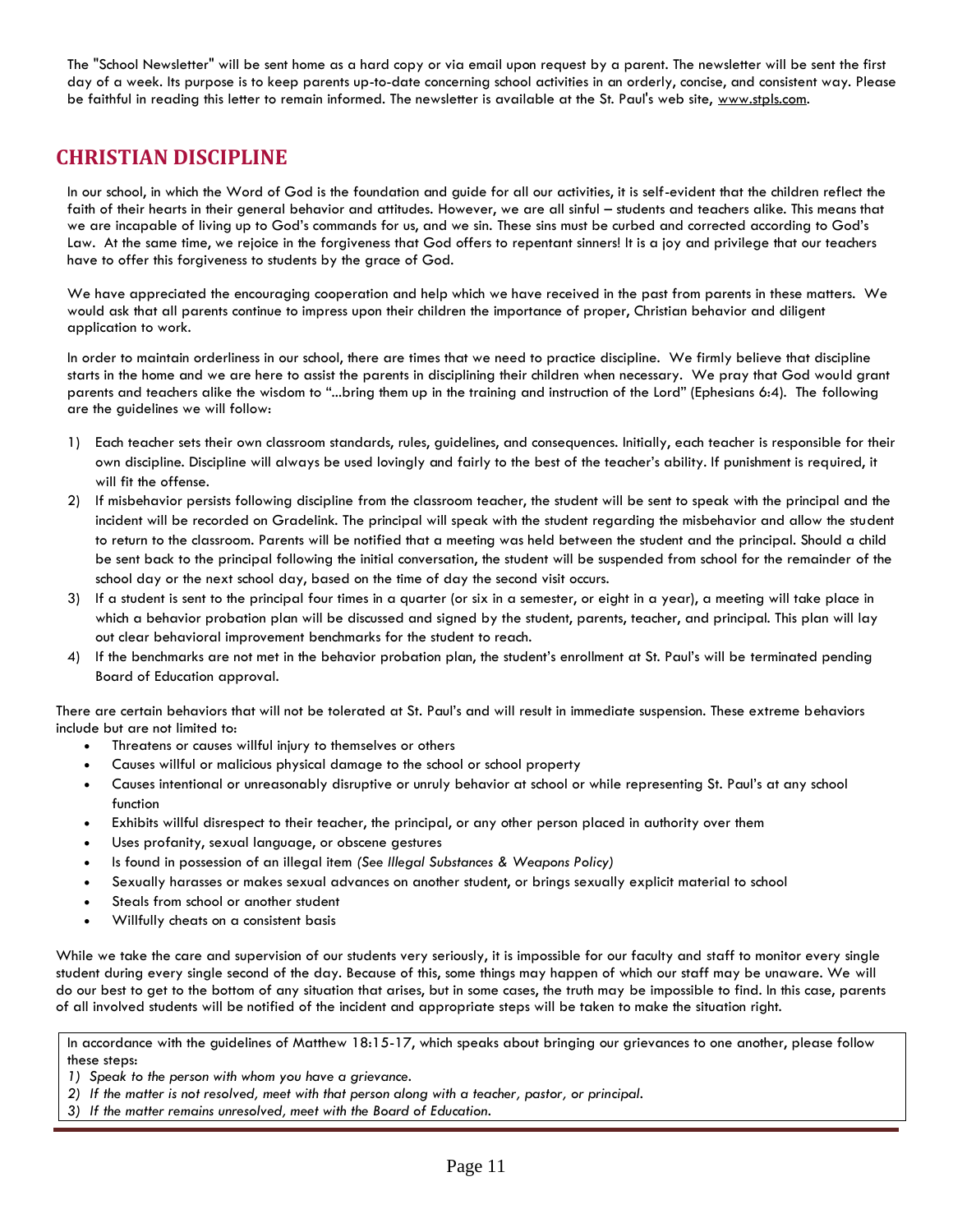# **BULLYING & HARASSMENT POLICY**

Ephesians 4:32— *"Be kind and compassionate to one another, forgiving each other, just as in Christ God forgave you."* St. Paul's Lutheran School is committed to making our campus a safe and caring place for all students at all times. We will treat others with respect, and we refuse to tolerate bullying of any kind at our school both during school hours and after. Scripture encourages his people to do what edifies and builds up others, whereas bullying results in pain and distress to God's people.

**Definition**: Bullying is repeatedly or persistently performing actions which create an intimidating or threatening educational environment through the use of aggression with the intention of hurting another person physically, emotionally, or spiritually.

#### **Physical and Social Bullying behaviors include the following, but are not limited to:**

- Hurting someone physically
- Stealing or damaging another person's things
- Ganging up on someone
- Teasing someone in a harmful way/name calling & use of abusive comments
- Using put-downs, such as insulting someone's race or making fun of someone because of gender
- Inappropriate sexual comments
- Touching or showing private body parts
- Spreading rumors or untruths
- Singling students out or intentionally isolating students
- Threatening someone with physical or emotional harm

#### **Cyber Bullying behaviors include the following, but are not limited to:**

- Teasing, intimidating, or making false accusations via any technological tool
- Posting inappropriate e-mails, online messages, text messages, digital images, or website postings (including blogs and social network sites)

These examples of bullying include students who either directly engage in an act of bullying or who, by their behavior, support another student's act of bullying.

Each student and parent have a duty to report any bullying to the school immediately. If a student experiences (or a parent witnesses or learns of) any incident of bullying, the incident shall be promptly reported to the Principal or the classroom teacher.

#### **Disciplinary Action:**

Any student found to have violated this policy may be subject to appropriate disciplinary action, which may include: temporary removal from the classroom, loss of privileges, detention, counseling, parent conference, suspension, termination of enrollment, and/or notification to the appropriate authorities. This disciplinary action may be unique to the individual incident and may vary in method and severity based on the discretion of the administration and Board of Christian Education. False reports or accusations of bullying also constitutes a violation of this policy and may subject the offending party to appropriate disciplinary action.

#### **MISSION OFFERINGS**

Love for the Savior is shown through the weekly Mission offerings. Mission offerings are gathered on Wednesday mornings during our weekly chapel service. This assists our families in the stewardship training of our children. Through this opportunity each week, students begin to understand that a weekly "tithe" or offering to the Lord can be a wonderful blessing to a ministry far away from us.

The school staff selects a mission project for each quarter of the school year. This acquaints the students with some of the different mission projects of the Wisconsin Evangelical Lutheran Synod. May we always remember to encourage our children to keep this mission offering on their hearts and minds before coming to school on Wednesday mornings!

## **DAILY SCHEDULE & SCHOOL SECURITY**

The school day will begin at 8:05 AM and will close at 3:20 PM for grades K through eight.

The doors of the school will open at 7:45 AM. Students should not arrive before this. Upon arrival, students should go to their classroom and make preparations for the day according to the directions of the teacher.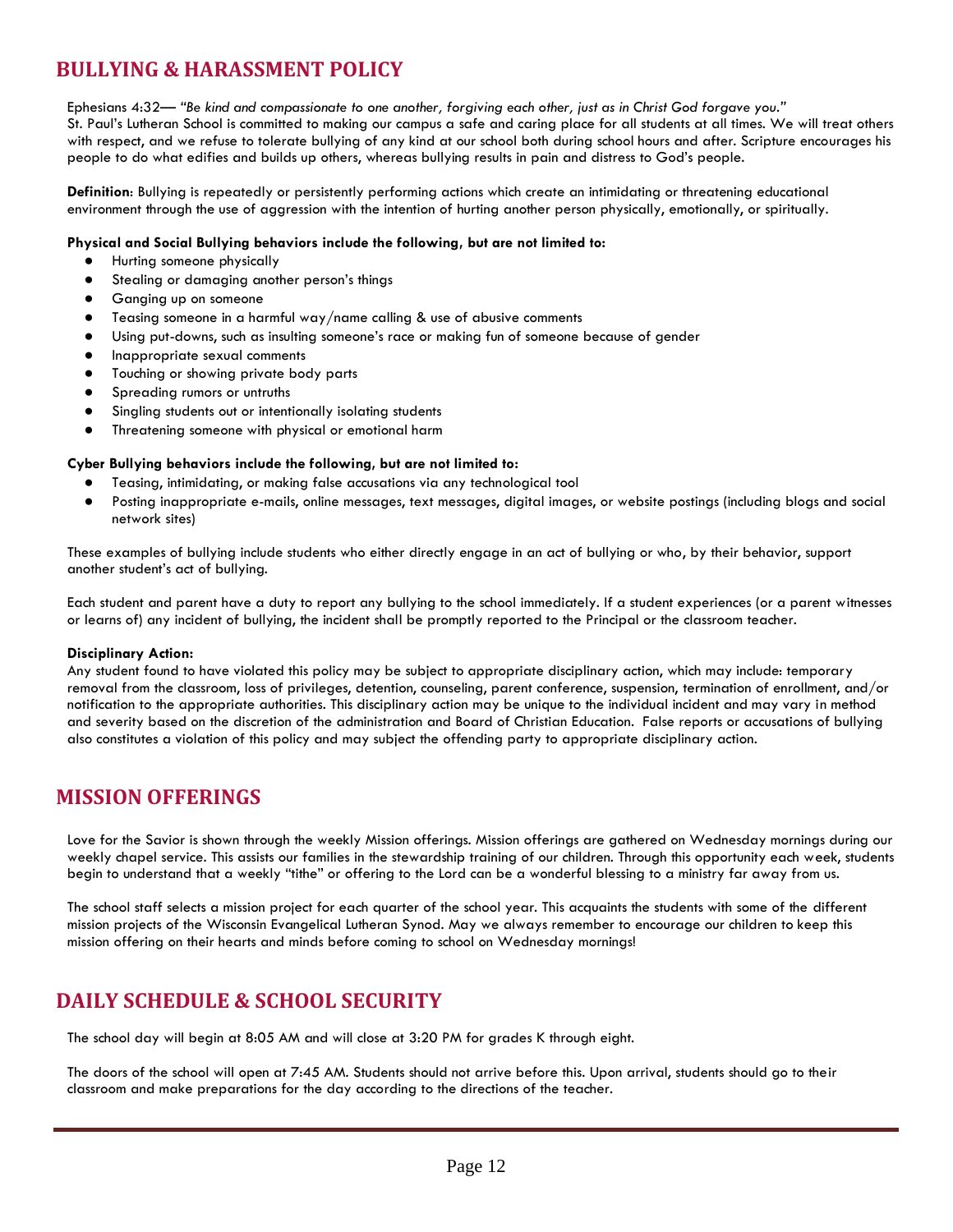The noon lunch period and recess are from 11:40 AM to 12:30 PM. Students may leave the school grounds during this time under adult supervision with permission of parents.

For supervision, liability, and safety reasons a closed campus policy is in effect during the school day. Children are not allowed to leave the school premises during the school day other than to go home at lunch with parent permission, unless special arrangements are made with the principal.

West and South school doors will be open from 7:45 AM - 8:15 AM and West doors will be open from 12:10 PM - 12:30 PM for afternoon Pre-K entry, and after 3:20 PM for dismissal. All other school doors are kept locked at all times. Entry through the south doors during the day is granted by the school secretary from her office entry system.

Upon completion of the day, parents should arrange for their children to leave the school grounds promptly. No students are allowed on school grounds after 3:35 PM unless enrolled in the After Care program. Students who have not been picked up by 3:35 PM will immediately be entered into After Care.

Total school hours for this school year comply with Nebraska State Law which requires 1,032 hours for 1st-8th grades and 400 hours for Kindergarten.

## **ATTENDANCE POLICY**

In school we try to develop your child's educational skills to his or her greatest possible extent. All children are expected to attend school regularly and punctually. Absence from school robs him or her of the opportunity to achieve this. Even if the work is made up later, the child has lost the benefit of regular, first-hand classroom discussion and activity. Therefore, it is to your child's advantage to be in attendance regularly for all classes each day and to apply him or herself diligently. Your child loses unnecessarily if he or she misses school because of out-of-town trips, home errands, etc. Parents are strongly encouraged to have their child's doctor and dentist appointments scheduled during non-school hours. Vacations should be planned during summer months and school breaks as much as possible. In the event that an absence does occur, we require a written note from the parents stating the date and reason for the absence. All missed work will need to be made up. Parents are to call school prior to 8:05 a.m. if their child will be absent.

If a student is to be picked up during regular school hours, they must be picked up from the South doors, closest to our school office. They must also check their child out with the school secretary or another staff member.

Students are expected to be at all regularly scheduled school events. Included in these events are Children's Christmas Service, field trips, WELS Olympics, etc. Eligible students are strongly encouraged to participate in optional activities such as NELHS Science and Art Fair, NELHS Track and Field Meet, NELHS Day, 7<sup>th</sup>-8<sup>th</sup> grade class trips, athletics, etc.

Students not participating in the above listed optional school day events will be at school and integrated into another classroom.

School absences for reasons other than illness (i.e., family trips, vacations, etc.) are discouraged. When such cases come up, parents are asked to clear the request with the principal well in advance of the trip – at least two weeks. The child's teacher should then be contacted in order to coordinate upcoming content to be taught and work to be completed.

**HOMEWORK RESPONSIBILITIES**: If an absence is because of illness, the number of days absent will be given for the student to complete all work. If an absence is a planned absence, the student is to have all work completed upon their return to school.

In compliance with Nebraska Department of Public Instruction Rule 1.3 (Truancy), any student absent for more than **20** school days will be reported to the Madison County Attorney.

The Board of Christian Education reserves the right to look into any case to determine extenuating circumstances that may allow for an exception to be made.

Absences will be recorded in the following categories:

Tardy: Arrival between 8:05-8:30 A.M.

Partial: More than 15 minutes, but less than 2 hours. This is counted as missing  $\frac{1}{4}$  of a school day.

 $1/2$  Day: Absent over 2 hours, but less than 4 hours.

1 Day: Absent greater than 4 hours.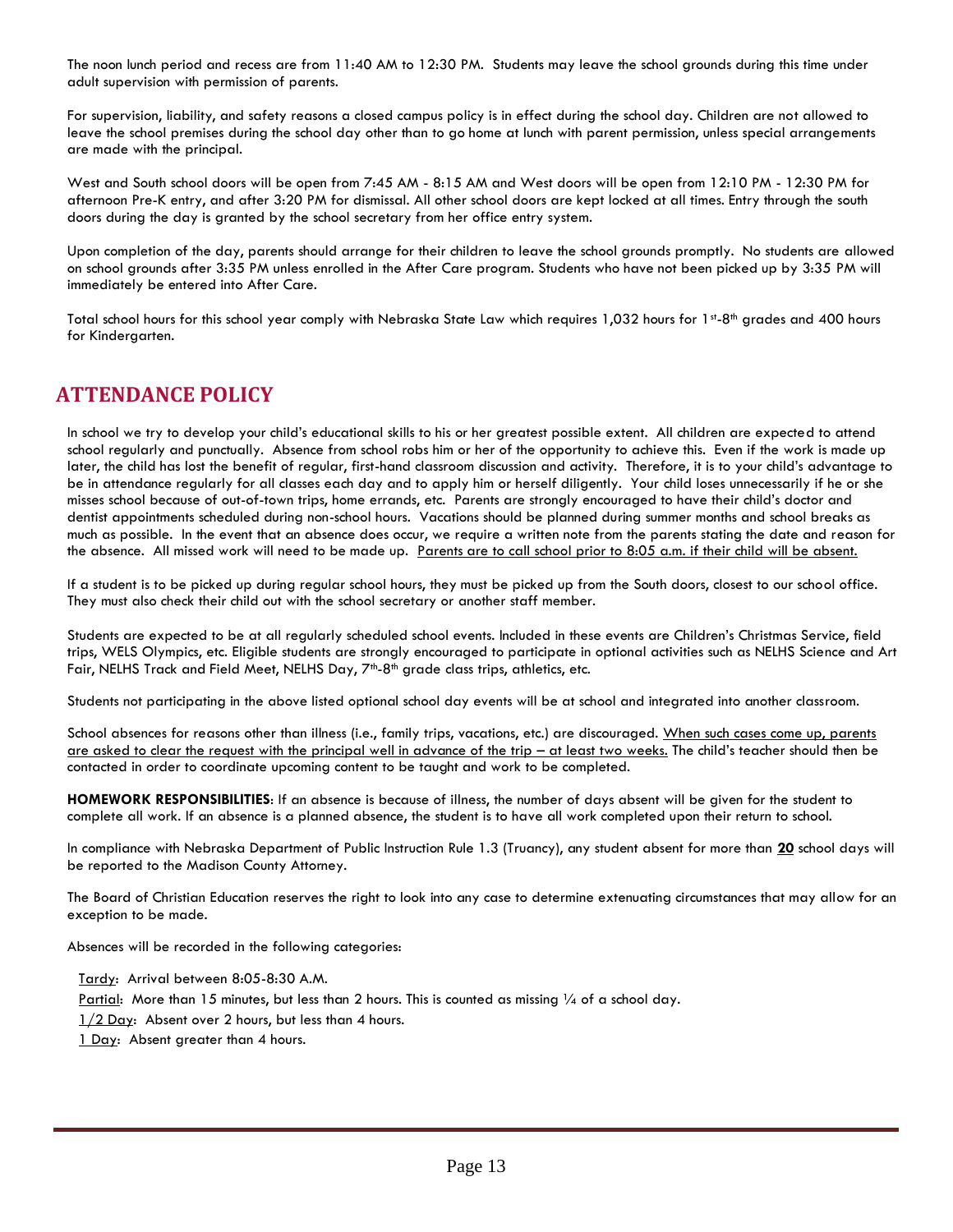# **SCHOOL CLOSING POLICY**

We may find it necessary to close school for inclement weather. These closings will always coincide with the decision of Norfolk Public Schools (NPS). They make the decision, and we follow it. If NPS does not have school scheduled, and we do, St. Paul's will decide on our own regarding school cancellations or delays. This information will be announced via the Norfolk closings and delays portal, automated text/voice/email alerts through Gradelink, and our Facebook page. In the case of a 2-hour delay, morning Little Lambs class will be cancelled.

## **PARENTAL RIGHTS**

**Annual Notification:** Parents will be notified of their FERPA rights annually via the St. Paul's Lutheran School Handbook distributed prior to the beginning of each school year.

**Procedure to Inspect Educational Records:** Parents of students or eligible students may inspect and review the student's education records upon request. Parents or eligible students must contact the principal of St. Paul's Lutheran School with a written request, which identifies as precisely as possible the records he or she wishes to inspect.

The principal of St. Paul's Lutheran School will arrange for access and notify the parent or eligible student of the time and place where the records may be inspected. This will be done within one week of the request.

When a record contains information about students other than the parent's child or the eligible student, the parent or the eligible student may not inspect and review the portion of the record which pertains to other students.

**Disclosure of Education Records:** St. Paul's Lutheran School will disclose information from a student's education record only with written consent of the parent or eligible student, except:

1) To school officials who have a legitimate educational interest in the records. School officials include principal, teachers, support staff members, pastors, current members of the Board of Education of St. Paul's Lutheran School, local School District special services personnel, school attorney, and health department officials.

A school official has a legitimate educational interest if the official is:

- a. Performing a task that is specified in his or her position description or by contract agreement.
- b. Performing a task related to a student's education.
- c. Performing a task that is related to the discipline of the student.
- d. Performing a service or benefit relating to the student or student's family, such as health care, counseling, job placement, or financial aid.
- 2) To the official of another school, or upon request, in which a student seeks or intends to enroll.
- 3) To certain officials of the United States Department of Education, the Comptroller General, and state and local educational authorities, in connection with certain state or federally supported education programs.
- 4) In connection with the student's request for or receipt of financial aid as necessary to determine eligibility, amount, or conditions of financial aid, or to enforce the terms and conditions of aid.
- 5) If required by a state law mandating disclosure that was adopted before November 19, 1974.
- 6) To organizations conducting certain studies for or on behalf of St. Paul's Lutheran School.
- 7) To accrediting organizations to carry out their functions.
- 8) To parents of an eligible student who claim the student as a dependent for income tax purposes.
- 9) To comply with a judicial order or a lawfully issued subpoena.
- 10) To appropriate parties in a health or safety emergency.
- 11) Directory information so designated by St. Paul's Lutheran School.

**Record of Requests for Disclosure:** St. Paul's Lutheran School will maintain a record of all requests for and/or disclosure of information from a student's educational record. This record will indicate the name of the party making the requests, any additional party to whom the student's educational record may be re-disclosed, and the legitimate interest the party had in requesting or obtaining the information. This record may be reviewed by the parents or eligible student.

**Directory Information:** St. Paul's Lutheran School designates the following items as St. Paul's Lutheran School Directory information: student name, parents' names, addresses, and telephone number(s). St. Paul's Lutheran School may disclose any of these items without prior written consent, unless notified in writing to the contrary by the first Tuesday of September of each school year.

**Correction of Educational Records:** Parents of eligible students have the right to ask to have records corrected that they believe are inaccurate, misleading, or in violation of their privacy rights. Following are the procedures for the correction of records: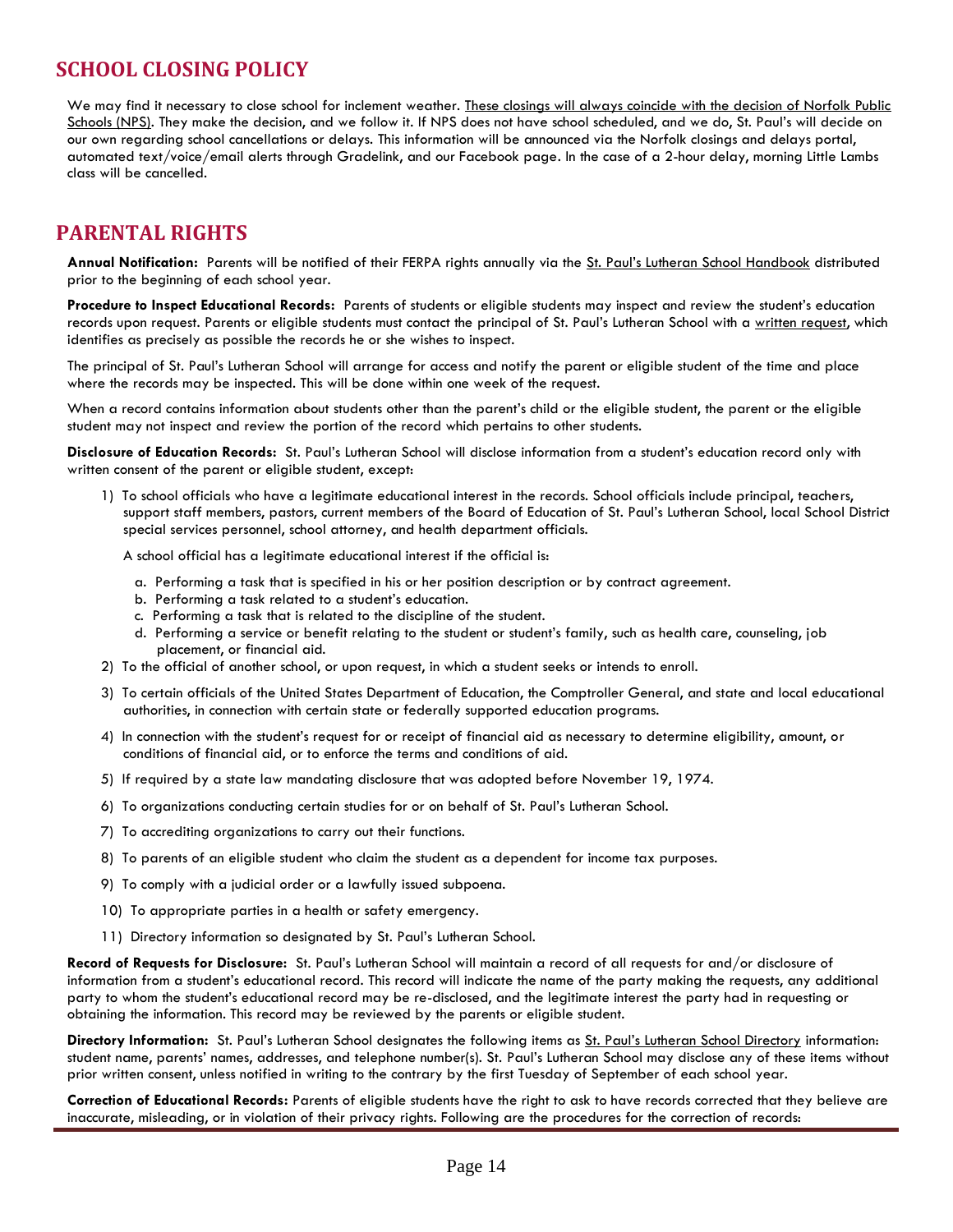- 1) Parents or eligible students must ask St. Paul's Lutheran School to amend a record. In doing so, they should identify the part of the record they want changed and specify why they believe it is inaccurate, misleading, or in violation of the student's privacy or other rights.
- 2) St. Paul's Lutheran School may comply with the request or it may decide not to comply. If it decides not to comply, the principal will notify the parents or eligible student of the decision and advise them of their right to a hearing to challenge information believed to be inaccurate, misleading, or in violation of the student's rights.
- 3) Upon request, the principal of St. Paul's Lutheran School will arrange for a hearing and notify the parents or eligible student, reasonably in advance of the date, time, and place of the hearing.
- 4) The hearing will be conducted by the chairman of the School Board of St. Paul's Lutheran School or his designated substitute. The parents or eligible student shall be afforded a full opportunity to present evidence relevant to the issues raised in the original request to amend the student's education records. The parent or student may be assisted by one or more individuals, including an attorney.
- 5) St. Paul's Lutheran School will prepare a written decision based solely on the evidence presented at the hearing. The decision will include a summary of the evidence presented and the reasons for the decision.
- 6) If St. Paul's Lutheran School decides that their information is not accurate, misleading, or in violation of a student's right of privacy, it will notify the parents or eligible student that they have the right to place in the record a statement commenting on the challenged information and/or statement setting forth reasons for disagreeing with the decision. This statement will be maintained as part of the student's education records as long as the contested portion is maintained. If St. Paul's Lutheran School discloses the contested portion of the record, it must also disclose this statement.
- 7) If St. Paul's Lutheran School decides that some information is inaccurate, misleading, or in violation of the student's right of privacy, it will amend the record and notify the parents or eligible student, in writing, that the record has been amended.

## **RIGHTS OF CUSTODIAL & NON-CUSTODIAL PARENTS**

St. Paul's Lutheran School will honor the parental rights of natural and adoptive parents unless those rights have been altered by a court.

The term "custodial parent" refers to a biological or adoptive parent to whom a court has given primary physical and legal custody of a child, and a person such as a caseworker or foster parent to whom a court has given legal custody of a child.

St. Paul's Lutheran School will not restrict access of custodial and non-custodial parents to their student's records, unless the school has been provided a copy of a court order that limits those rights. If the school is provided with such a court order, school officials will follow the directives set forth in the order.

St. Paul's Lutheran School will provide the custodial parent with routine information about his or her child, including notification about parent-teacher conferences. The school will not provide the non-custodial parent with such information on a routine basis but will provide it upon the non-custodial parent's request unless it has been denied by the courts.

A non-custodial parent who wishes to attend parent-conferences regarding his or her child will be provided information about conference times so both parents may attend a single conference. The school is not required to schedule separate conferences if both parents have been previously informed of scheduled conference times.

If either or both parents' behavior is disruptive, staff members may end a conference and reschedule it with appropriate modification or expectations.

St. Paul's Lutheran School will release children to the custodial parent or the designated appointee unless otherwise noted by the custodial parent.

## **KINDERGARTEN REQUIREMENTS**

St. Paul's offers classes for students who have turned five  $(5)$  years old as of July 31st of the current school year. Kindergarten will be conducted five days a week from 8:05-3:15. See the principal for further details of our program. Our Kindergarten program complies with and exceeds the Nebraska State Law regarding required hours of instruction per year. All kindergarteners need physicals and hearing exams per state law.

## **ST. PAUL'S GRADE SCALE (Grades 3-8)**

100%.............A+ 96-99%..........A 94-95%.........A-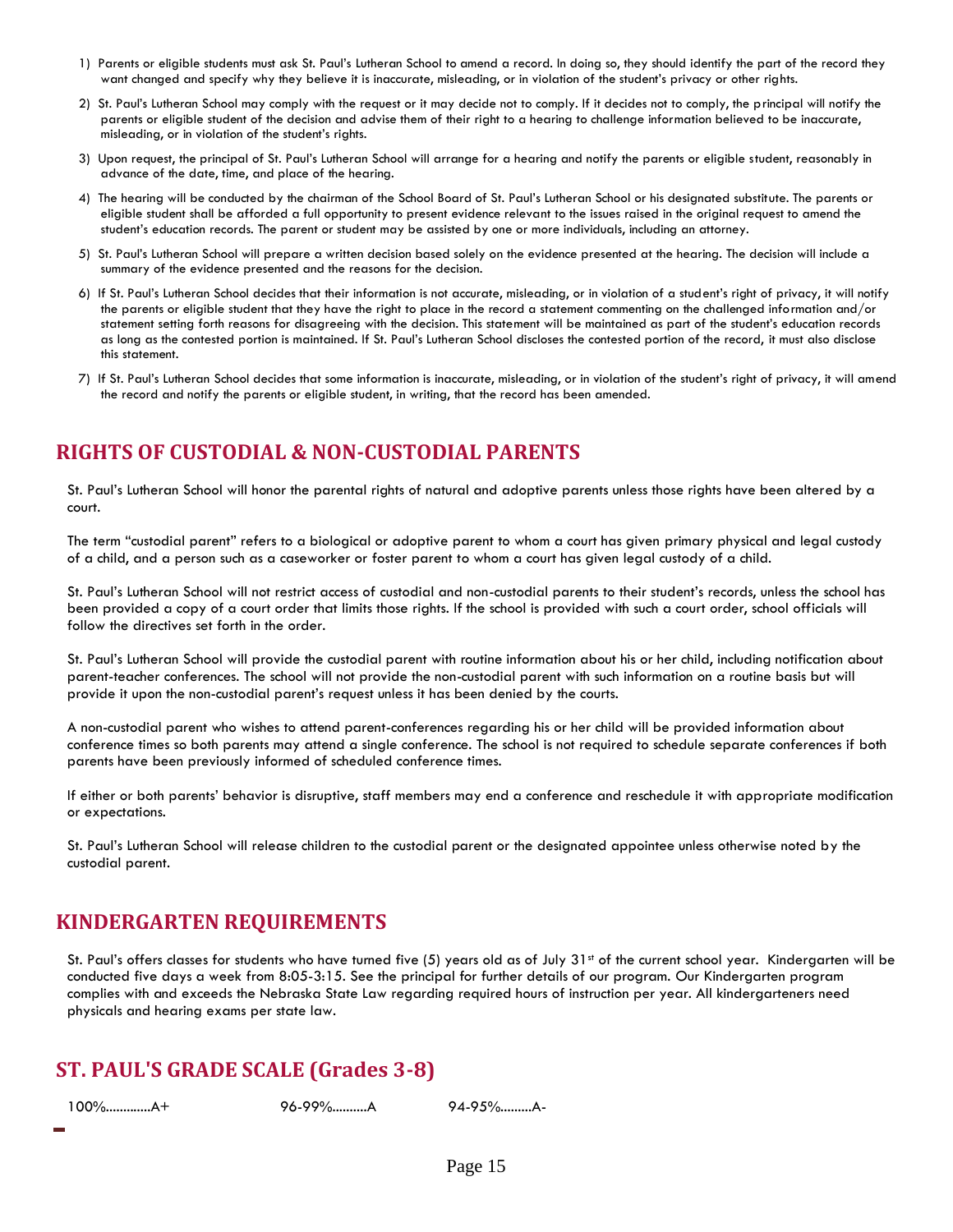| $92-93\%$ B+ | 88-91%B  | 86-87%B- |
|--------------|----------|----------|
| 84-85%C+     |          | .78-79%C |
| 76-77%D+     | 72-75\%D | 70-71%D- |

0-69%............F

# **MISSING & UNFINISHED SCHOOLWORK POLICY for 3rd-8th Graders**

To bring glory to God, to increase learning, and to teach responsibility on the part of the students, St. Paul's requires faithful completion of assigned tasks. St. Paul's policy is that class work due on a given day is to be finished when the student arrives at school that day – unless questions are still present needing teacher assistance. Assignments are considered late if they are not presented to the teacher when the class hands in or corrects the assignment.

Each student in grades 3-8 is given two "freebee passes" at the beginning of each quarter. If they did not finish or do not have their homework by the time it is due, they forfeit one freebee pass. On the third and any following occasions of missing/late work, when both freebee passes are gone, communication will be made to the parent/guardian that the student must stay for an after-school detention. The student should work to get that missing assignment done before they work on any other work that day. The teacher also reserves the right to have the student work on the missing assignment during their recess time. The hope would be that the student would be able to finish the assignment by the end of their detention. If the assignment is finished by the end of their detention, there is no penalty. If it is not finished by the end of their detention, it is automatically reduced to a 69% F. If it still doesn't get finished before the end of the next day, it is reduced to a 0%. This policy also applies to the absent work policy.

For detentions, make arrangements to pick your child up at 4:00pm. If there is a conflict or question, coordinate with the teacher.

If a student keeps both of their freebee passes for the whole quarter, the lowest grade on their report card is improved by one grade level. For example, a B becomes a B+.

# **EXCESSIVE MISSING OR UNFINISHED SCHOOLWORK (For 5th-8th Grade Students Only)**

Missing or unfinished schoolwork has a detrimental effect on the entire classroom. The teacher must spend additional time ensuring that the student with missing work gets their work done, which takes away from time spent instructing and helping other students.

When missing work becomes a problem (more than six missing assignments in one quarter), the teacher will reach out to the parent to discuss strategies to use to help the student finish their work on time. If the late work doesn't stop happening after working with the parents and attempting several strategies both at home and school, then we are at the point of putting into effect an academic probation plan that can ultimately lead to termination of enrollment if the desired outcomes are not met. This plan will be created by the teacher(s) involved and will be signed by the student, parents, teacher(s), and principal following a meeting to discuss it.

The principal will also refer the student to the Board of Christian Education as a point of information to the BoCE at their next monthly meeting. The student is then considered to be on "academic probation" in all upcoming quarters of school until that student graduates 8th grade.

If the problem persists despite the plan for improvement, the student's enrollment at St. Paul's will be terminated for the remainder of that academic school year. The official date of termination from classes at St. Paul's will be determined by the Board of Christian Education considering the best possible transition date for that student.

The parents of this student may reapply for enrollment in the following school year following an academic termination. The student would enroll with a "clean slate" regarding this homework policy. A termination of enrollment may be appealed in writing to the St. Paul's Lutheran Church's Executive Council.

# **DRESS CODE**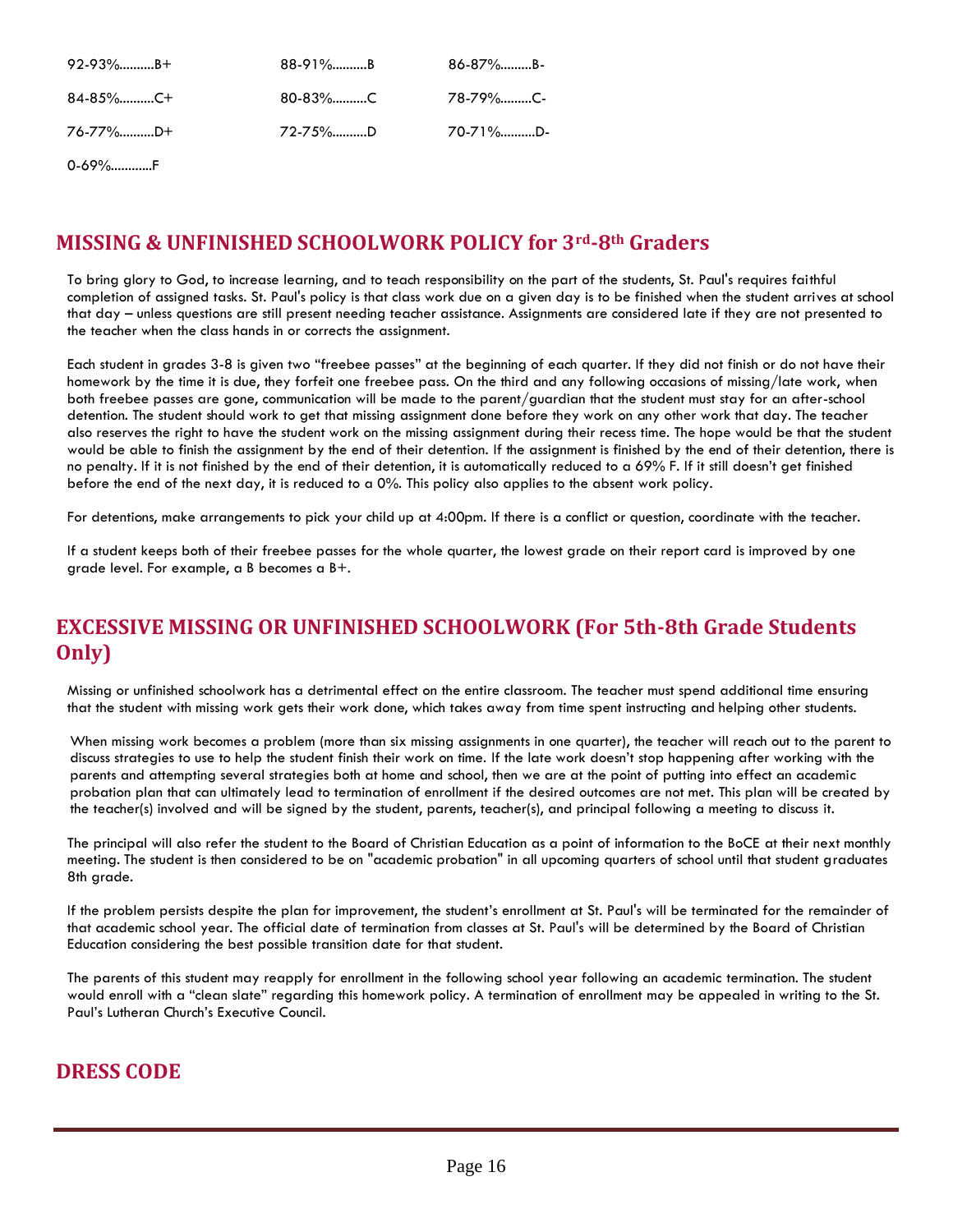Ours is a Christian school in which we try to train our children to live as Christians in this world, but not of the world. The Lord wants each of us to give a positive Christian witness in the world. We, as Christians, can reflect our Christianity to the world by the way we dress. Christian modesty and decency as opposed to the standards accepted by the world suggest that certain clothes not be worn in school. Clothes which show evidence of poor grooming are not permitted.

Student dress should give a clear witness of their faith, be conducive to a teaching-learning environment, and ensure the safety of the individual and others. Clothing worn by St. Paul's students is to be neat, clean, and respectable. Student dress and grooming should not interrupt education, cause a discipline problem, or attract inappropriate attention to an individual.

Dry shoes are a necessity inside the building for health reasons. Please supply boots or an extra pair of shoes for your child during rainy or snowy weather.

**TOPS:** All tops worn by students are to have sleeves and cover the torso. Slogans and designs should reflect a proper Christian attitude. Inappropriate for school time dress are mesh, crop, tank, or halter tops. No cracks or crevices.

**BOTTOMS:** Pants and pant shorts (cotton blend casual slacks/shorts & solid color jeans) are to be neat, clean, and fit decently. Shorts, skorts, skirts, and dresses should reach mid-thigh. Inappropriate for school dress are frays, holes, torn, oversized, sagging, writing on the rear end, spandex, wind pants, swish, nylon, tear away, or mesh. Leggings or other tight-fitting material may not be worn alone as pants. No cracks or crevices.

ATHLETIC WEAR: Athletic clothing is for physical education classes and practices during or after the school day. Students may leave on this athletic clothing after a PhyEd class at the end of a school day if the weather is not too cold.

**JEWELRY:** The design and style of jewelry should determine its appropriateness for school times. Jewelry should not be a distraction to the educational process. Make-up in moderation is allowed for the girls.

**FOOTWEAR:** For reasons of health and safety socks and footwear are required. Old shoes and boots are necessary for participation at recess times. Sandals are not allowed during PhyEd classes.

**OUTERWEAR:** Hats and coats are for outside use only. Coats and hats will be removed inside of the school building. Sweaters and sweatshirts (hooded or non-hooded) are fine for the classroom.

Students not in compliance with the dress code will be removed from the classroom until the problem is addressed. Parents may be contacted to bring appropriate clothing, but *teachers may also provide appropriate clothing alternatives.* Parents are expected to support this code by closely supervising the appearance of their own child/children before sending him/her to school. St. Paul's method of enforcement is as follows:

**STEP 1**: A first violation of the dress code per semester will be addressed by a teacher. Explanation will be given to the student.

**STEP 2**: A second violation during the same semester will result in the student talking with the principal. Parents will be notified of the violation.

**STEP 3**: A third violation during the same semester will result in a student having a lunch-recess detention. Parents will be notified of the violation and subsequent punishment.

**STEP 4**: A fourth violation during the same semester will result in a student having an after-school detention.

**STEP 5**: Every other violation during the same semester will follow Step 4.

At the end of a quarter, violations will be forgiven, and students will start the new semester at Step 1.

#### **LIBRARY**

All students are allowed to use the school library. Checking out a book is done one day each week.

- 1) Students may check out up to two books. Students are not allowed to check out more books until he or she returns the books from the previous week.
- 2) No students are allowed in the library without a teacher or librarian present.
- 3) Books lost will be replaced by the students at their expense.

# **RECESS POLICY**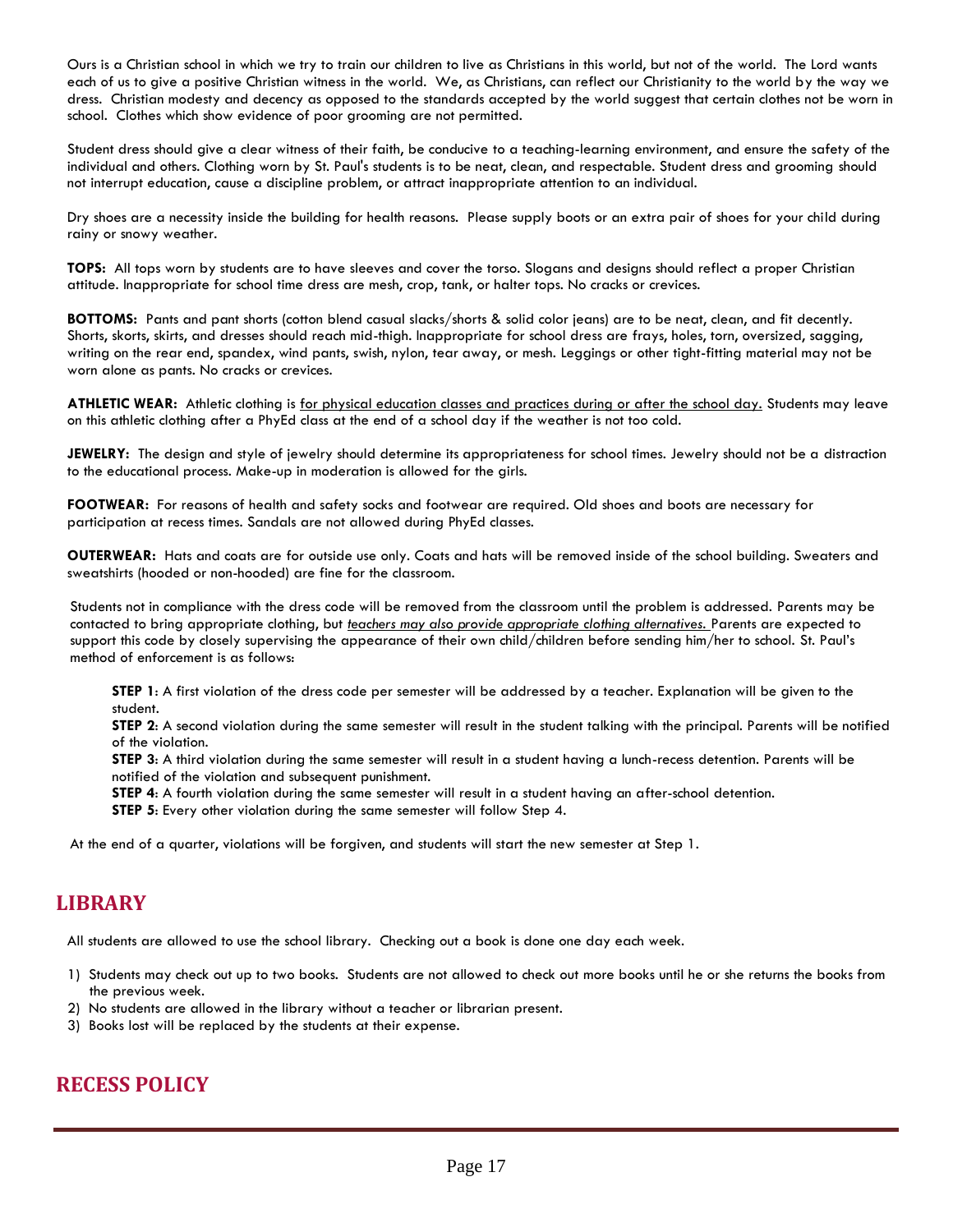Christian conduct is expected of students. All children will participate in playground activities unless excused by doctor's orders or parent's instructions. Teachers will determine when jackets are needed for the entire class depending on the weather. Students are to ask a teacher before removing their jackets.

Teachers will not take students outside for recess on days when the air temperature is below  $10^\circ$ F or when the wind chill factor goes below 0<sup>o</sup>F. At other times, students will be expected to play outside for recess. Everyone should cooperate while playing at recess. This includes sharing equipment and play areas. When we have inclement weather during the school day, recesses will be conducted in the gymnasium/classroom.

## **TELEPHONE & CELL PHONE POLICY**

St. Paul's Lutheran School's phone number is (402)371-1233. Reporting of student absences should be made prior to 8:05 AM. Calling in order to speak with the child's teacher should happen before 7:45 AM.

Limited student phone calls will be allowed. The school will work to develop planning and responsibility on the part of students. Students are to receive permission from a faculty member for each call. Calls are only to be made from the principal's or secretary's office, or a teacher's cell phone.

Students should make arrangements for participating in after-school activities such as going home with a friend, practices, etc. before leaving for school in the morning.

No student cell phones are to be used on the school campus during school hours (8:00 AM - 3:30 PM). If parents deem it necessary that their child has a cell phone for after school purposes, the phone should be turned off during school hours and should not be used until after 3:30 PM. If students are found using their cell phones before or after these times, the phone will be given to a teacher for parents to pick up.

# **TECHNOLOGY ACCEPTABLE USE POLICY**

Technological resources, including computers and other electronic devices, with or without Internet access, provide a unique opportunity to enhance instructional methods, appeal to different learning styles, and encourage exploration and individual creativity. It is the goal of St. Paul's Lutheran School to provide those resource opportunities to the students and staff.

With the use of technological tools, comes attached a list of expectations and requirements. This Acceptable Use Policy covers various areas of student expectations and requirements, ranging from aspects of Christian conduct and etiquette to compliance with governmental laws.

- A. Rules and Requirements for hardware and software
- B. Appropriate Internet usage
- C. Student safety
- D. Privacy and Intellectual Property
- E. Disclaimer
- F. Consequences

#### **A. Rules and Requirements for hardware and software**

Damaging, altering, modifying software or hardware is strictly prohibited. Only St. Paul's Lutheran School staff is allowed to install any new software, app, or other downloaded program onto school property.

Printing materials is allowed for educational purposes. No printing of personal materials is allowed without the approval of school staff or teachers.

Reconfiguring of any of the device settings is prohibited.

#### **B. Appropriate Internet usage**

Students are not allowed to retrieve, save, download, forward, text, or display hate-based, offensive, pornographic or sexually explicit material. Students are not allowed to use school resources for any commercial or gambling purpose.

Student chat, instant messaging, skyping, or any other social media application is prohibited without the approval of a teacher of staff member.

Student internet use that is not educationally important is deemed low priority and is only acceptable with teacher or staff approval.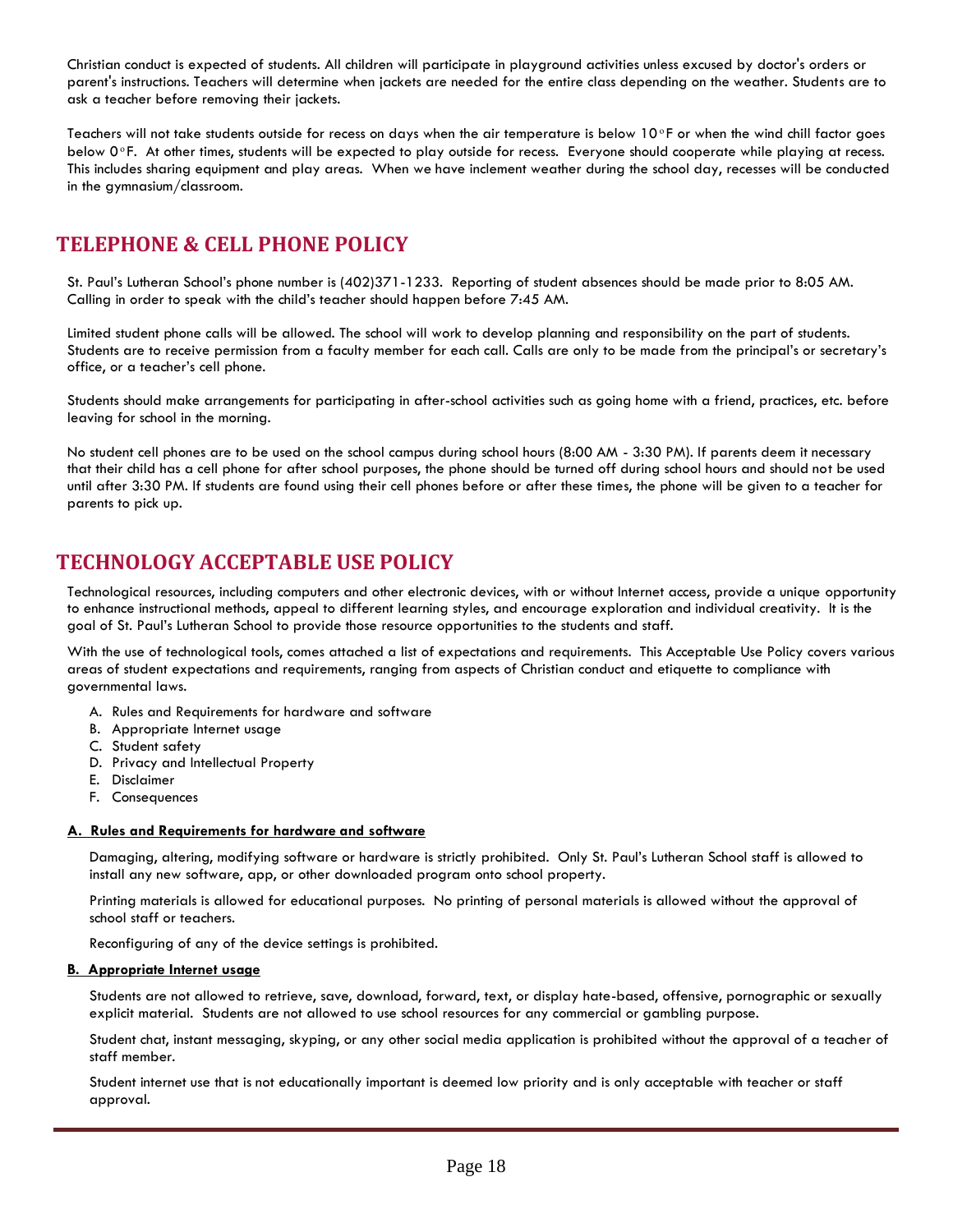Students and teachers of St. Paul's Lutheran School will refrain from "friending" each other on Facebook, Snapchat, Instagram, Twitter, etc. while the student is enrolled.

#### **C. Student Safety**

Under no circumstances should a student give his/her account information, passwords, or other sensitive data unless directed to do so by a teacher or staff member for educational purposes. Students should not reveal your full name, home address, phone number while using the internet unless directed to do so by a teacher or staff member for educational purposes.

It is a criminal act to electronically harass, cyber-bully, or cyber-stalk a fellow student, teacher, or staff member. Students are prohibited from presenting any e-mail, chat, or other correspondence that has the purposeful intent of being hurtful, demeaning, sexual, or racist.

#### **D. Privacy and Intellectual Property**

Copyright and Intellectual laws strictly prohibit the copying, selling, or distributing copyrighted, trademarked, or licensed material, including illegally shared music files, video files, gaming files, or any other software.

Students are not allowed to use other student's materials without the express permission of the student.

#### **E. Disclaimer**

St. Paul's Lutheran School reserves the right to monitor all aspects of student technological use, including school-created e-mail accounts.

St. Paul's Lutheran School makes no warranties of any kind for the technological resources it provides. That includes loss of data resulting from delays, non-deliveries, improper deliveries, data-storage malfunction, or any formatting issues.

St. Paul's Lutheran School is not responsibility for any financial liabilities a student takes on in the purchase of downloaded materials.

St. Paul's Lutheran School has taken precautions to restrict access to controversial and offensive materials. However, being on a global network, it is impossible to control all materials a student may encounter. St. Paul's Lutheran School believes students should be taught how to make God-pleasing decisions concerning the content they access. St. Paul's Lutheran School has taken appropriate measures to restrict offensive materials, and the school is not responsible if a student accesses content by sidestepping the filter.

#### **F. Consequences**

Students choosing to willfully act in ways that are contrary to this Acceptable Use Policy are eligible for the loss of access to all technological resources. Students may have internet and e-mail privileges revoked. A student may serve an in-school detention, an out-of-school suspension, or termination of enrollment for severe cases of misconduct.

#### **SAFETY PATROL**

Students in the oldest homeroom have the responsibility of Safety Patrol after school. Teachers will supervise the street crossing on 11th Street from 3:15 PM until 3:30 PM. Students and parents are asked to obey instructions given by the Safety Patrol and remember to use the cross walks only when direction is given. Students in the role of Safety Patrol are not allowed to use electronic devices until they have completed their role for that day

#### **CARE OF PROPERTY**

Children are expected to take care of the facilities and equipment which have been provided for their education. Students are expected to pay for any damage to books, desks, and property beyond normal wear. In every way possible the children are expected to assist the teachers and custodians in keeping the building and property in good condition.

#### **LUNCH PROGRAM**

The Norfolk Public School Lunch Program will provide hot lunch to St. Paul's students. Each student lunch will cost \$4.29. An adult lunch will cost \$4.55. Milk in addition to or separate from hot lunch will cost \$0.50 each.

Students sign up for hot lunch prior to 8:05 A.M. If students will be late, parents are expected to call the school if a hot lunch needs to be ordered. We are not able to change our lunch count after 8:45am.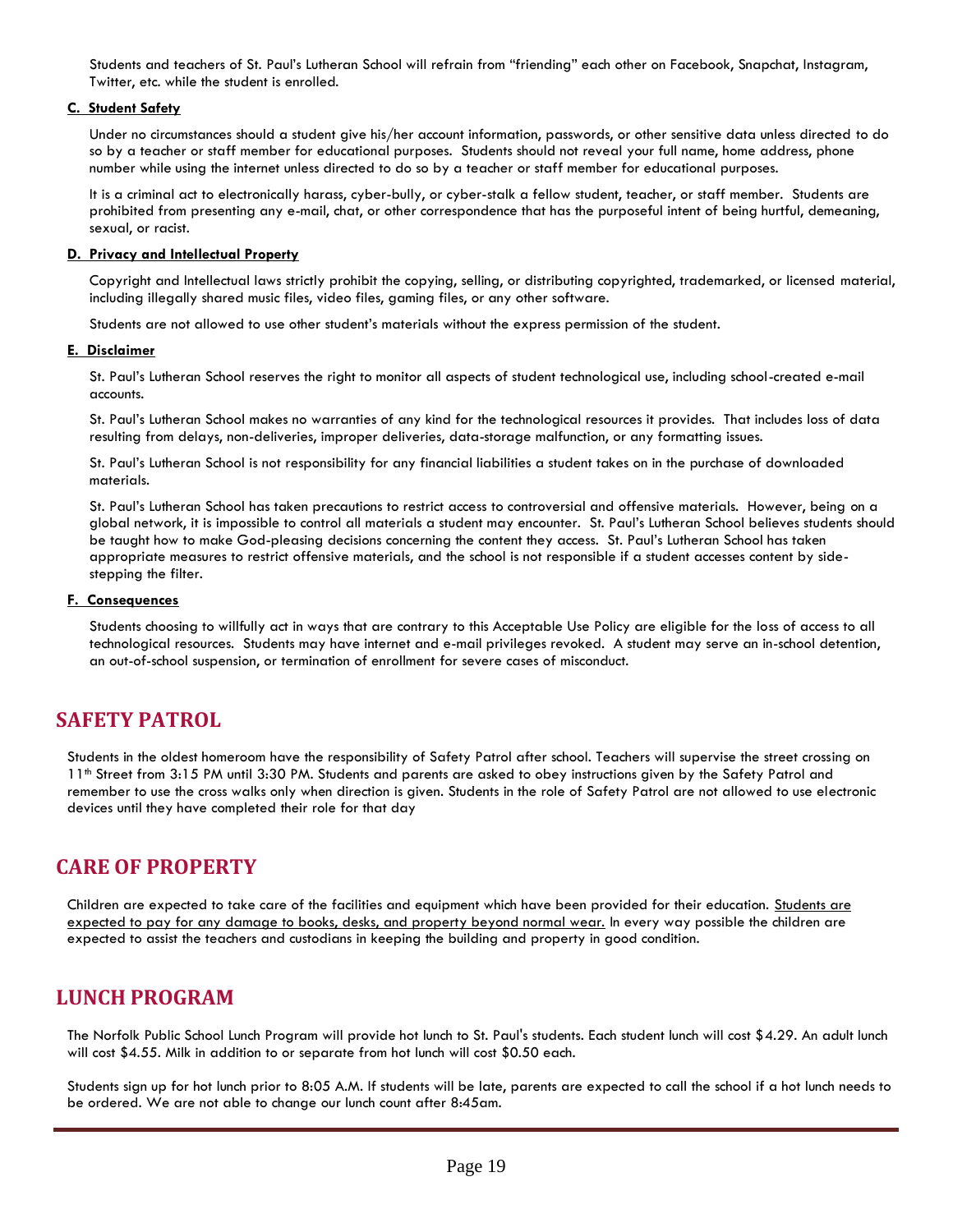Menus will be available on a monthly basis. A copy of the meals is also posted on the kitchen door in the gym. Students not having hot lunch need to provide their own lunch for that day. Equipment is not available to warm individual lunches.

When Norfolk Public Schools do not have school, students from St. Paul's are to bring their own lunches from home. Microwaves are not available to students wishing to heat up their lunches. Parents and students are responsible for proper care of food brought from home. All students are to eat lunch at school, unless parents communicate a plan to take a child off campus for lunch.

Our school participates in the USDA's National School Lunch Program.

Non-Discrimination Statement: This explains what to do if you believe you have been treated unfairly:

In accordance with Federal civil rights law and U.S. Department of Agriculture (USDA) civil rights regulations and policies, the USDA, its Agencies, offices, and employees, and institutions participating in or administering USDA programs are prohibited from discriminating based on race, color, national origin, sex, disability, age, or reprisal or retaliation for prior civil rights activity in any program or activity conducted or funded by USDA.

Persons with disabilities who require alternative means of communication for program information (i.e. Braille, large print, audiotape, American Sign Language, etc.), should contact the Agency (State or local) where they applied for benefits. Individuals who are deaf, hard of hearing or have speech disabilities may contact USDA through the Federal Relay Service at (800) 877-8339. Additionally, program information may be made available in languages other than English.

To file a program complaint of discrimination, complete the USDA Program Discrimination Complaint Form, (AD-3027) found online at: http://www.ascr.usda.gov/complaint\_filing\_cust.html, and at any USDA office, or write a letter addressed to USDA and provide in the letter all of the information requested in the form. To request a copy of the complaint form, call (866) 632-9992. Submit your completed form or letter to USDA by:

(1) Mail: U.S. Department of Agriculture Office of the Assistant Secretary for Civil Rights 1400 Independence Avenue, SW Washington, D.C. 20250-9410

- (2) Fax: (202) 690-7442; or
- (3) Email[: program.intake@usda.gov](mailto:program.intake@usda.gov)

This institution is an equal opportunity provider.

## **FOOD ALLERGY GUIDELINES**

During this school year, there are students enrolled at St. Paul's with varying levels of a food allergy. All staff, families, and friends of St. Paul's will support the following guidelines out of Christian love for and service to these students and their families:

- a) All school staff (teachers, secretary, pastor, and volunteers), students, and families will be aware of the names of the St. Paul's students who have a food allergy.
- b) All school staff will be trained in the locations and use of the Epi-Pen.
- c) Teachers will not use any food allergy items during any teaching lessons.
- d) Snacks during snack time in a classroom where a food allergy student is present should be "allergy free".
- e) Snacks during snack time in a classroom where a food allergy student is not present will not be "allergy free". In this classroom, a student who eats an allergy related food will wash their hands and also the surface on which they were eating.
- f) During the lunch period, there will be no sharing of any kinds of foods.
- g) The lunchroom will not be allergy-free, and the students will continue to abide by other lunchroom procedures. Accommodations will be made for students with nut allergies that need to be seated separately.
- h) All special occasion snacks or foods (birthday treats, etc.) to be handed out to the entire student body, or to a smaller group that includes a student with a food allergy, should be pre-packaged (unless the parent/student who made it received permission directly from a parent of the student with a food allergy). These parent conversations will be communicated to the principal by a parent of the student with the food allergy prior to the snack or food being brought to school.
- i) If a pre-packaged snack or food to be handed out during the lunch period is not allergy free, a substitute snack that is allergy free should also be brought for a student with an allergy to enjoy. Staff will also have such snacks available if needed.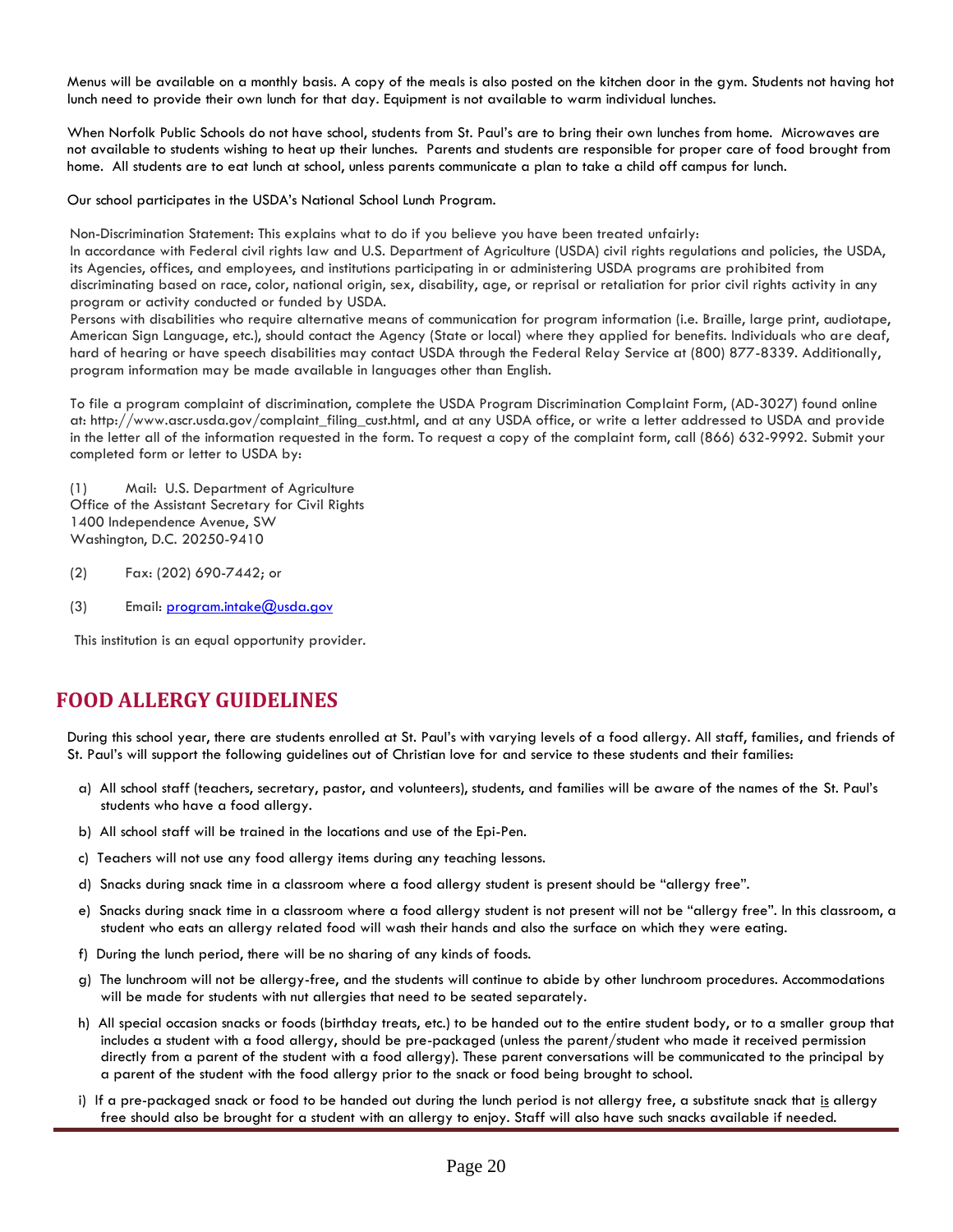# **EDUCATION ASSISTANCE PROGRAM (EAP)**

EAP assists parents in the Christian training of children with special needs. An individualized plan is developed for the child by the EAP director, parents, and teacher(s). This individual education plan may be carried out in the classroom or in another room. Parental consent must be given for a child to benefit from the program. Parents will receive regular updates concerning a child's progress. Guidelines of the program are available upon request.

## **PRAISE! CHOIR**

The purpose of PRAISE! is to, *"Sing to the Lord, praise His name; proclaim His salvation day after day"* (Psalm 96:2). PRAISE! is open to children in  $3^{rd}$ -8<sup>th</sup> grade. Rehearsals are held during the school day. Attendance is required on a regular basis. PRAISE! sings throughout the year in church services at St. Paul's as well as other special singing events. Students commit to yearlong membership at the beginning of the year and may only be changed with parental consent. Students joining PRAISE! will be expected to commit to 50% attendance of performances.

### **INSURANCE POLICY**

St. Paul's Lutheran Church's policy covers our students while traveling to and from school sporting events and field trips. Students are not covered while participating in the actual sporting events. Parents will need to check with their insurance company for this coverage.

## **SPORTS**

The St. Paul's Lutheran Pioneers church sports program will be conducted with two other WELS churches in the area (Immanuel, Hadar & Trinity, Hoskins). Participation in this area WELS church sports program and any Norfolk Public Schools sports program during the same season is discouraged in the best interest of the child and family.

The area WELS church sports program includes co-ed soccer, girls' volleyball, boys & girls' basketball, and track & field. Please consult the sports program calendar for game dates, times, and place.

**Eligibility:** Grade-level eligibility is determined on a yearly basis based on participation. To remain eligible, students must maintain high academic performance. Ineligibility results from 2 grades on a report lower than a C- or one failing grade. Ineligibility may also be determined by parents, teachers, or the principal based on other circumstances. Ineligible players may not participate in any team activities.

**Fees:** A fee of \$20 for the first child and \$15 for subsequent children will be collected at the beginning of the first season in which a family participates in athletics each year. No family will pay over \$40. This fee is used to cover the operational costs of our sports program.

**Uniforms:** Uniforms are the property of the St. Paul's Lutheran Pioneers church sports program. They are to be treated with great care during athletic performances as well as at home. Washing instructions will be sent home with each uniform set at the beginning of the season. Please follow these directions carefully to ensure proper care of our uniforms. If there are any problems, please alert the athletic director immediately.

**Sportsmanship:** Athletics are a wonderful gift from God and an amazing opportunity for our students to showcase their skills and enjoy team camaraderie. It is the responsibility of the athletic director and coaches to run the sports program. Please respect the decisions made by these individuals. If you have an issue, please speak to that person directly and calmly. Spectators are also representatives of St. Paul's. The athletic director and coaches reserve the right to remove athletes or spectators from athletic contests if proper representation of St. Paul's is not being shown.

#### **EMERGENCY PROCEDURES**

#### **Fire**

- 1) Fire drills are to be held each month of the school year.
- 2) Children should evacuate orderly according to emergency evacuation plan posted in each classroom.
- 3) Windows and doors are to be closed when the evacuation takes place.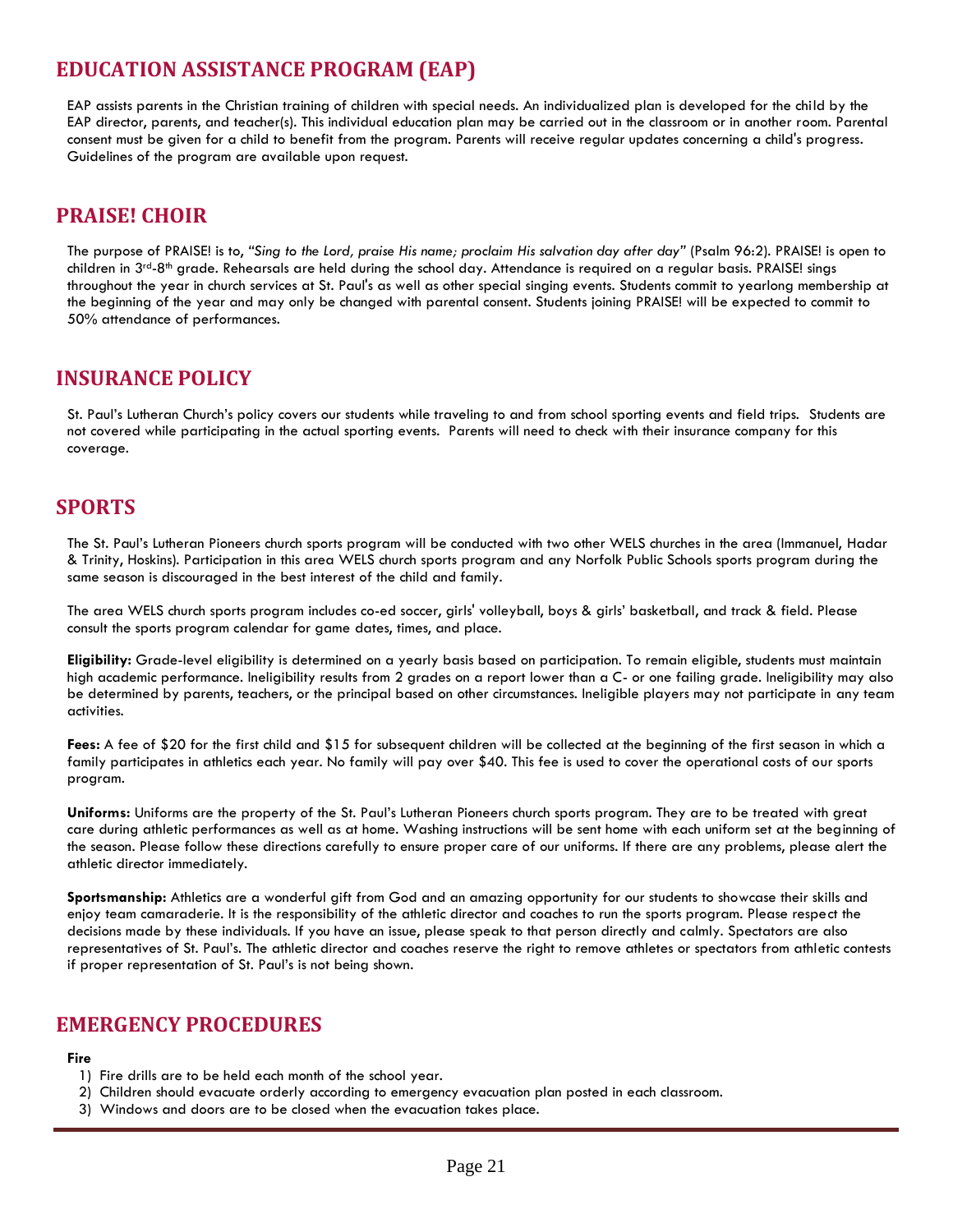4) Teachers must make sure all their students are accounted for immediately following the evacuation. This should be done a safe distance away from the building.

#### **Tornado**

- 1) At least one tornado drill should be conducted annually. This is usually done in early April.
- 2) The children and staff will go to the school basement. PreK-4 will use the right (west) side of the basement. 5-8 will use the left (east) side of the basement.
- 3) Students are to sit or stand as directed by their teacher.

#### **Lockdown**

Our school, along with other schools in Norfolk, practices the Standard Response Protocol which was created by the "I Love U Guys" Foundation. Procedures for this protocol are posted throughout the school building and will be practiced at the beginning of each semester.

## **BIBLE INFORMATION CLASS (BIC)**

It is our goal to partner with parents in training children in the light of God's Word. We want parents to be fully aware of what your children are learning in our classrooms. We encourage all families, new and "old" to attend a Bible Information Class (BIC) led by our pastor. He can be an excellent resource and provide plenty of information for you to fully understand what your child is learning about God's Word.

#### **HUMAN DISASTER PLAN**

If a human disaster would arise within the church, school, or home of a student it will be the responsibility of the pastor, principal, and/or teachers to address such human disaster. They will counsel the students, parents, and others in need of counseling or support. If they feel that help is needed in any situation, they may contact Norfolk Public Schools Crisis Response Team members by calling the Director of Student Services, Norfolk Public Schools, at 402-644-2509.

# **PASTORAL COUNSELING AVAILABLE (WELSSA Standard 4.10)**

Our pastor(s) are willing to meet with families or students who desire to speak with a pastor. Also, the teachers and principal consult with our pastor(s) regarding students' spiritual growth. This happens as needed, but also happens twice annually following parentteacher conferences during our staff in-service meetings in October and February.

## **IN CLOSING . . .**

Our purpose at St. Paul's is to partner with and assist you, the parents, in the Christian training and educating of your children. The number of hours which we have your children is a small fraction of his/her total life. You are their #1 influence in their life in all areas. We will do our very best to see that the authority and responsibility which God and you have given to us is carried out to the best of our God-given ability. Let's work together to carry out this very important task our Lord has given each of us – the Christian training of His children. By making Jesus our motivation and God's Word as our daily guide in this life, we – as teachers and parents – can together with our children praise and glorify God now and in eternity. May the Lord enable us to accomplish this work!

# **iPad Appendix**

#### **Accountability:**

- *1. Students are expected to bring their iPads to school every day and are encouraged to bring them home if needed for homework.*
- *2. Student iPads should be fully charged before coming to school.*
- *3. The case should be left on at all times to avoid damage to the screen or frame.*
- *4. Students should share all passcodes and passwords with parents and teacher in case they forget their password or are locked out. If a password ever should need to be changed it should also be communicated.*
- *5. If students get 3 or more late assignments/pink slips the iPad will be taken away from the student until those assignments are turned in. In grades 5-8, this replaces after school detentions.*